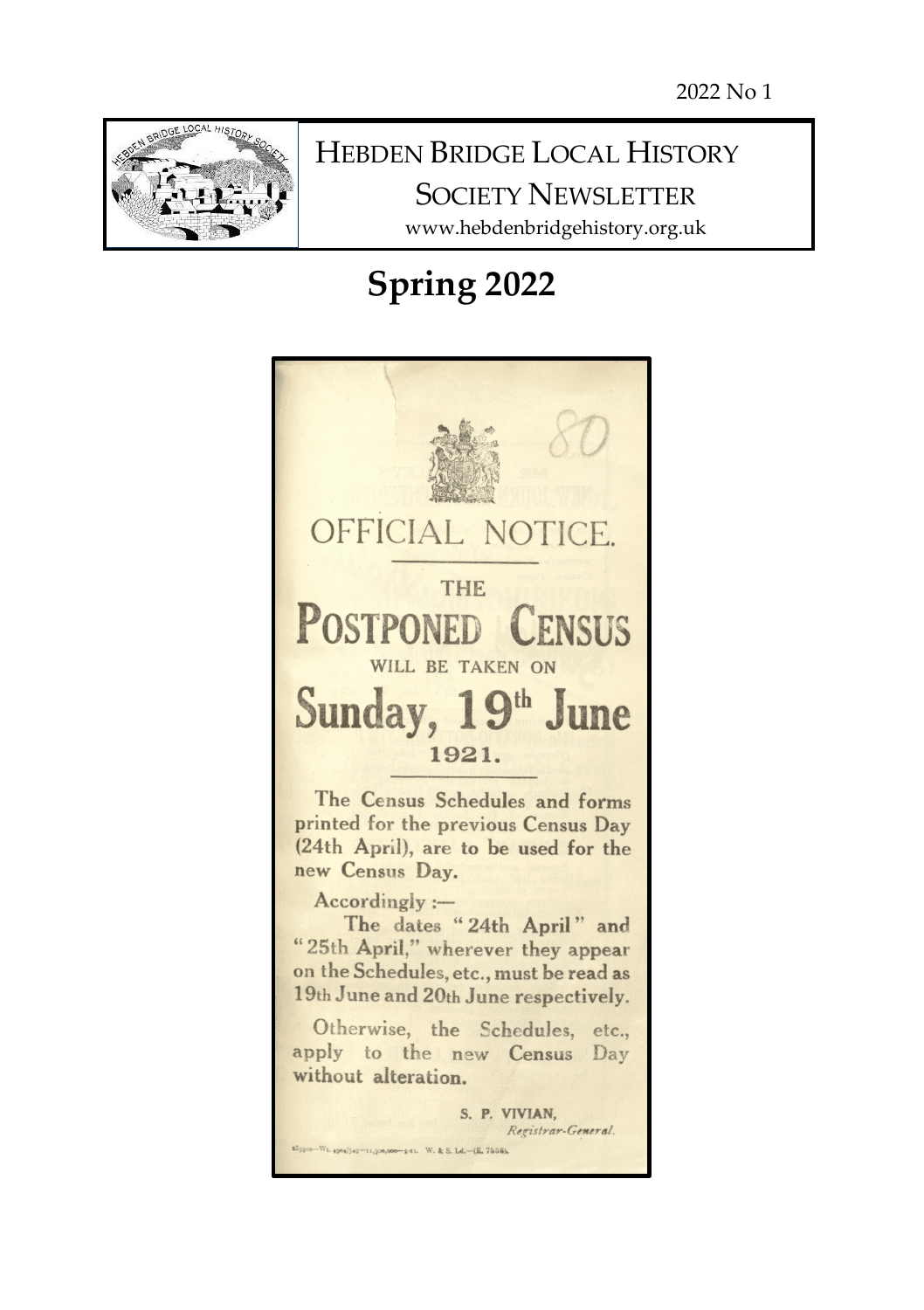# **Published by the Hebden Bridge Local History Society**

**The Birchcliffe Centre**

**Birchcliffe Road**

# **Hebden Bridge HX7 8DG**

President: Barbara Atack Secretary: Murray Seccombe secretary@hebdenbridgehistory.org.uk [www.hebdenbridgehistory.org.uk](http://www.hebdenbridgehistory.org.uk/)

**T**www.facebook.com/hebdenbridgelocalhistory

The society has sections for those with a particular interest in local prehistory, family history and folklore.

## **Contacts**

| Family     | Barbara Atack phone 01422 842105                                    |  |  |
|------------|---------------------------------------------------------------------|--|--|
| History    | Email ataxjb@btinternet.com                                         |  |  |
| Folklore   | John Billingsley<br>Email johnbillingsley@jubilee10.freeserve.co.uk |  |  |
| Prehistory | David Shepherd<br>Email avid.shepher@gmail.com                      |  |  |

Cover: Why the 1921 Census was delayed – see article inside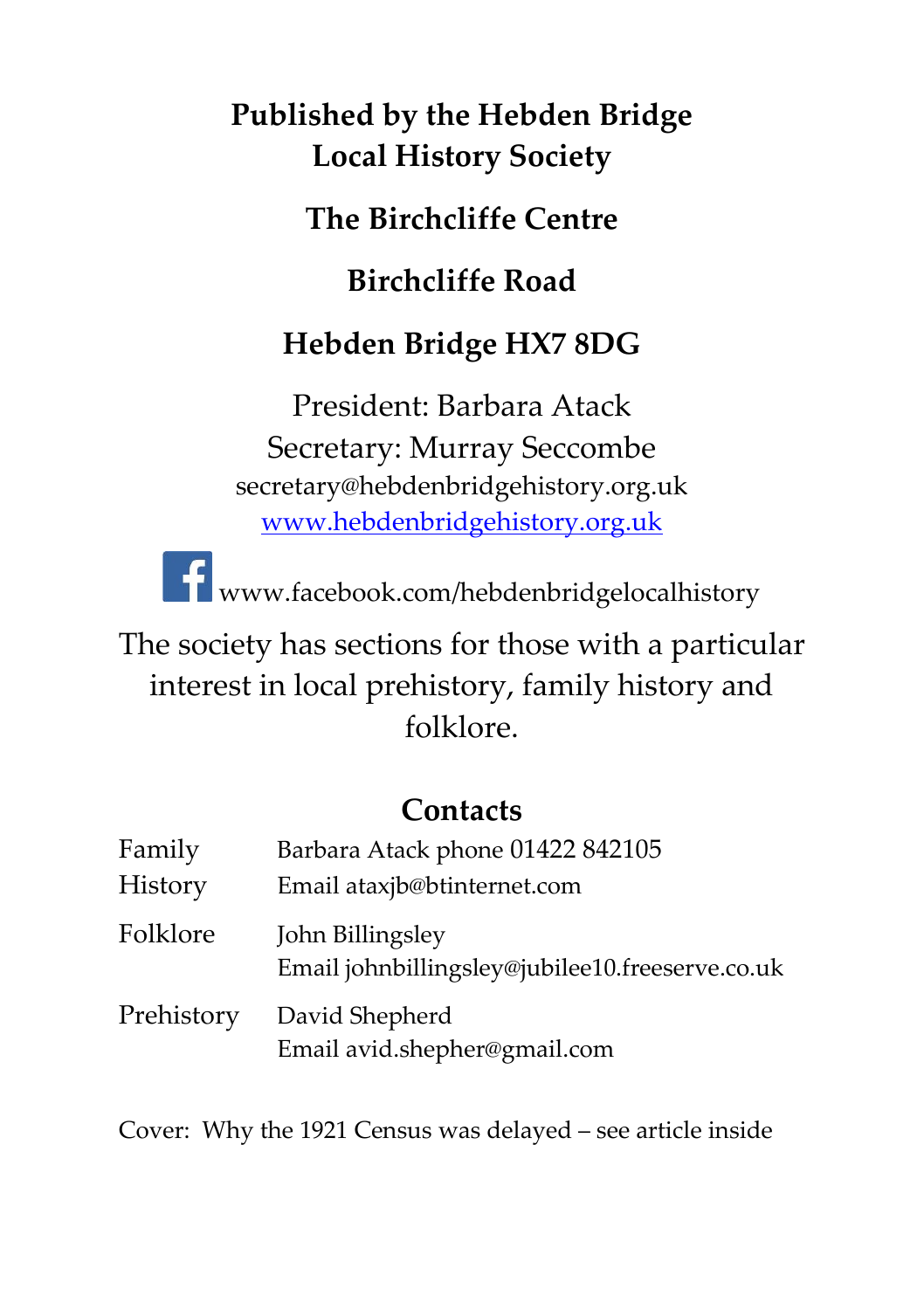**Welcome** to the Spring Newsletter. Thank you to everyone who has contributed. There are reports of the lectures for 2021-2022, news about the release of the 1921 Census, activities and forthcoming events. If you'd like to share your research or pose a query on something historic for the Autumn 2022 issue, please send it to the Secretary by 1 August 2022.

#### **Contents**

| Society contact details           | inside front cover        |  |
|-----------------------------------|---------------------------|--|
| Contents and welcome              |                           |  |
| Changing times, changing status   | 2                         |  |
| Longstaff exhibition              | $\mathbf{2}^{\mathsf{I}}$ |  |
| Society publications              | 3                         |  |
| Lecture reports                   | 5                         |  |
| 1921 Census released              | 34                        |  |
| Family History meetings and       |                           |  |
| Archive and Library opening times | back cover                |  |

# **Society Publications**

For information on all the Society's publications, see details on

[www.hebdenbridgehistory.org.uk](http://www.hebdenbridgehistory.org.uk/)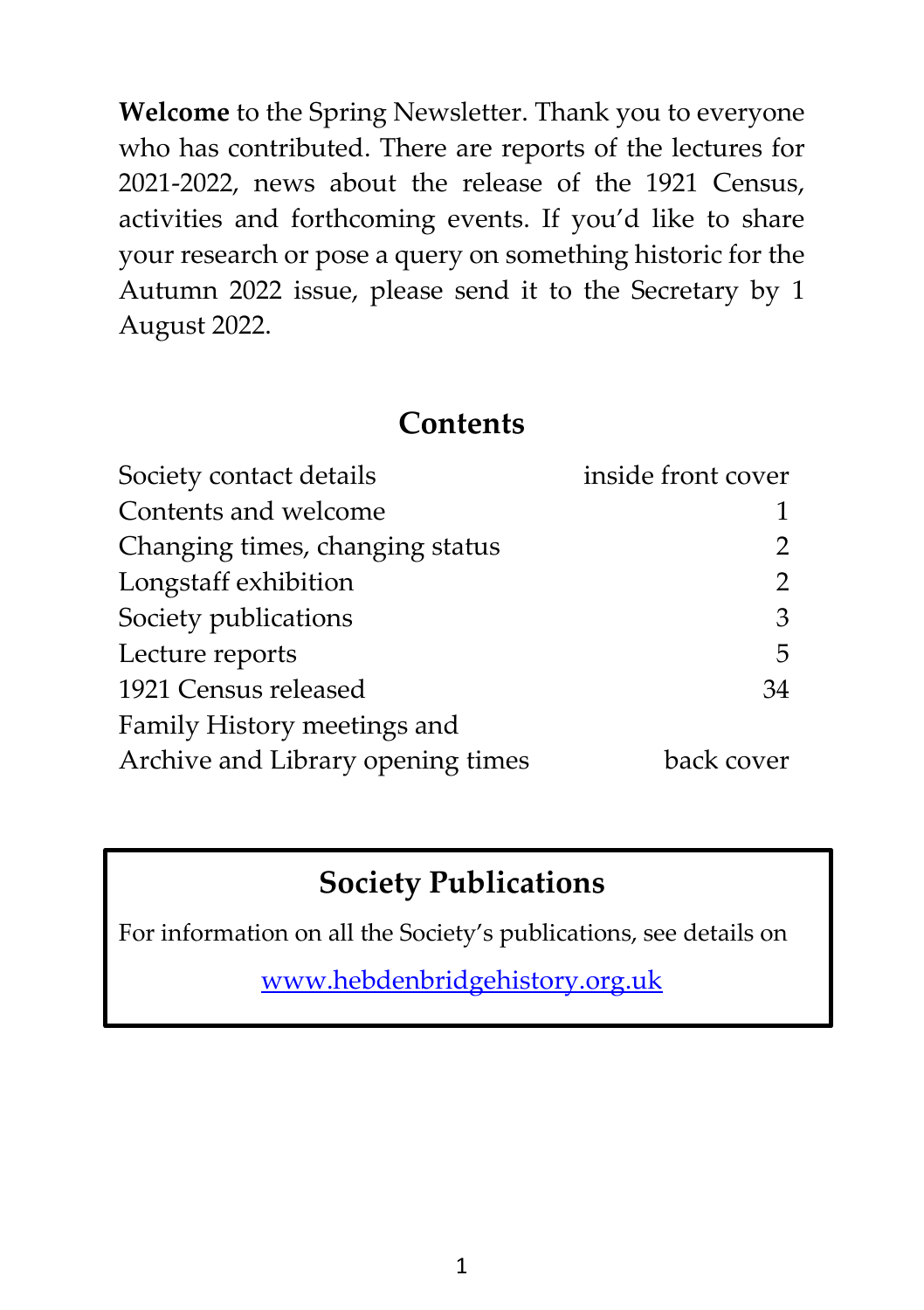# **Changing times, changing status**

#### *Barbara Atack*

The Hebden Bridge Local History Society is now a Charitable Incorporated Organisation (CIO).

In the annual report last October, we highlighted the society's need to seek charitable status. The old society has now been dissolved by a Special General Meeting and the first meeting of trustees will happen in May. This process involved becoming independent of the Hebden Bridge Literary and Scientific Society, which had been the Local History Society's parent body since its formation in 1949, and also instigating a new constitution.

Thank you to all our members for your support throughout this process and thank you also to the members of the committee who worked so hard to enable the change-over.

# **Who do you think they are?**

## **30th April to 2nd May. 10am – 4pm. Birchcliffe Centre**



**Alice Longstaff** was a pioneering local photographer and her work gives us a fascinating insight into local life in the 20<sup>th</sup> century.

The exhibition organisers are hoping you may be able to give details of people and places in the photographs - so do go along and maybe there will be a picture of your forebears.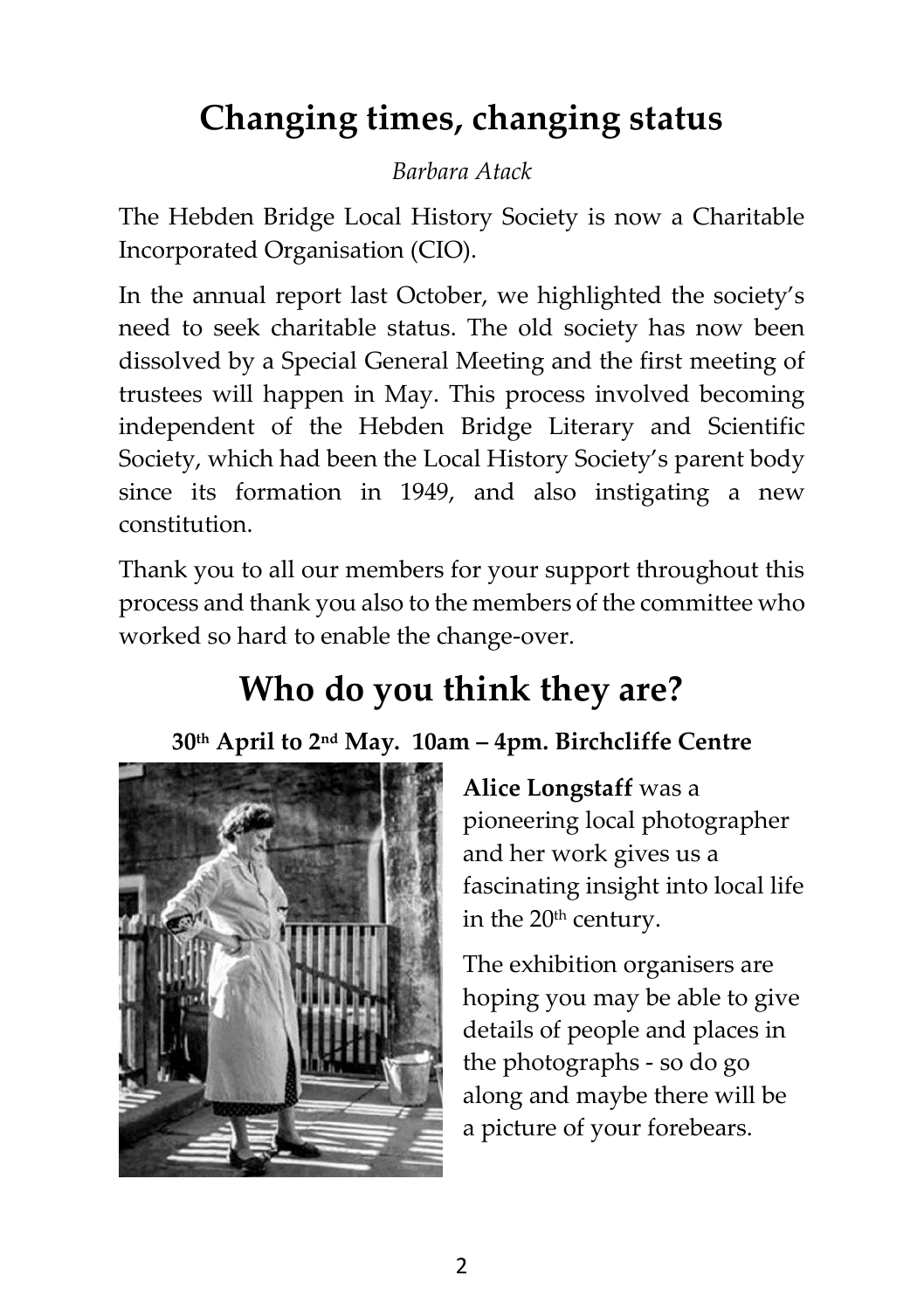# **Publications**

The following Society publications can be ordered via our website [\(http://www.hebdenbridgehistory.org.uk/\)](http://www.hebdenbridgehistory.org.uk/)

**History in the South Pennines: the legacy of Alan Petford**. Edited by Nigel Smith. Published Spring 2017. Hardback. 442 pages, 143 illustrations £25 (plus £2 towards postage)

**Pennine Valley: a History of Upper Calderdale**. Edited by Bernard Jennings. Originally published 1992. Reprinted with corrections 2011. Paperback. 224 pages. £14.99 (plus £2 towards postage)

**Pennine Perspectives: Aspects of the History of Midgley**. Edited by Ian Bailey, David Cant, Alan Petford and Nigel Smith. Published by Midgley Books, 2007. Hardback. 346 pages. £18.00 (plus £2 towards postage)

**The Diaries of Cornelius Ashworth 1782-1816**. Edited by Richard Davies, Alan Petford and Janet Senior. Published 2011. Hardback. 368 pages. £19.00 (plus £2 towards postage)

**Hebden Bridge Town Centre Trail**. 2008. 27 pages. £2 (plus £2 towards postage)

## **Occasional Publications series**

These titles are short print runs and some are close to going out of print so act now if you want to collect the complete series!

**Midgley and Warley Probate Records.** Edited by Mike Crawford and Stella Richardson. Published 2022. Paperback. 220 pages.. £9.99 (plus £2 towards postage)

**Midgley Probate Records: Household and Family in the Upper Calder Valley 1531-1731.** Edited by Ian Bailey and Alan Petford. Reprint of 2007 edition by Midgley Books. Published 2012. 116 pages. £9.99 (plus £2 towards postage)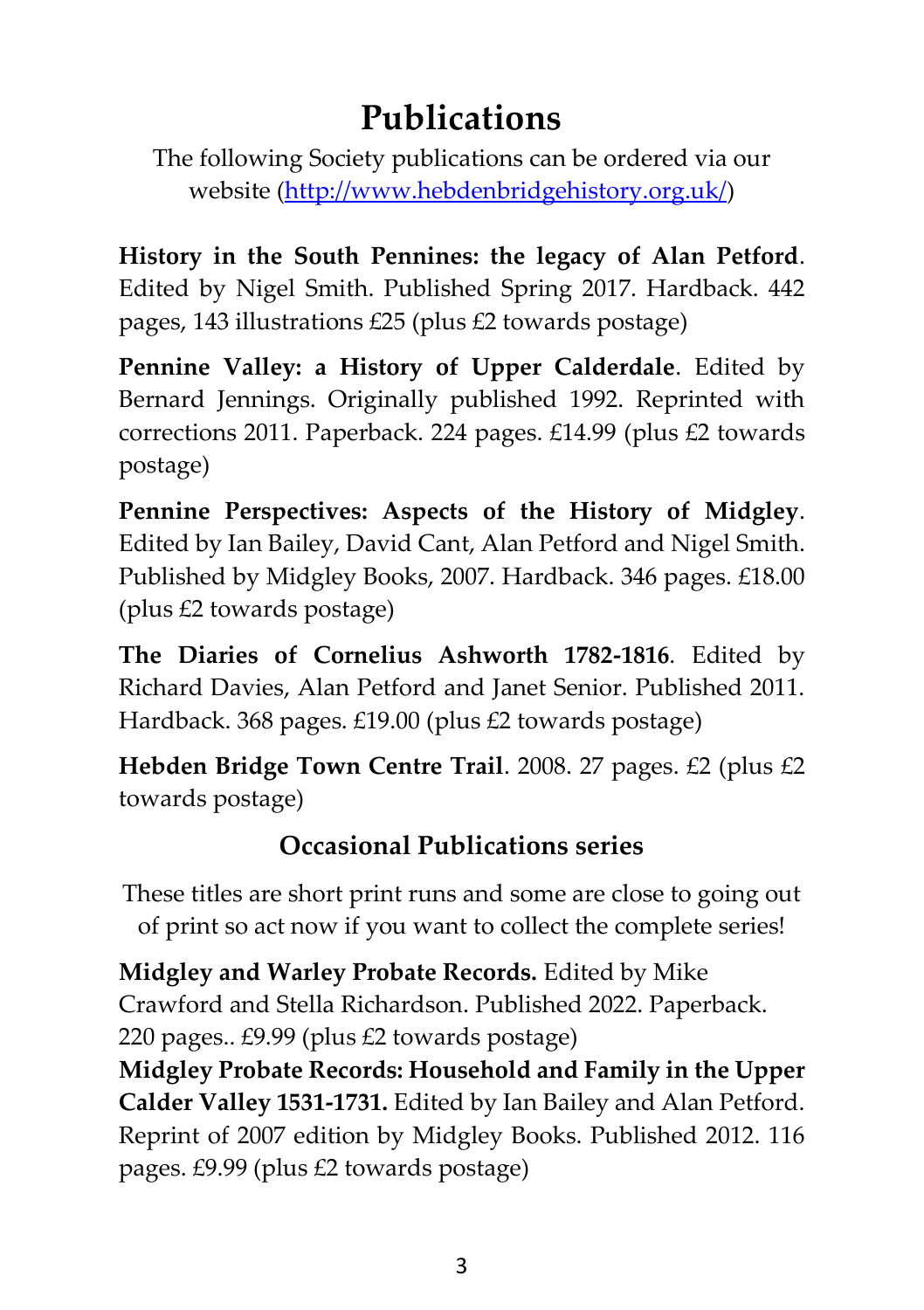**City in the Hills: Dawson City and the Building of the Walshaw Dean Reservoirs.** By Corinne McDonald and Ann Kilbey. Published 2012. 52 pages. £11.99 (plus £2 towards postage)

**Going to War: People of the Calder Valley and the First Weeks of the Great War.** By M. Crawford. Published 2013. 145 pages. £9.99 (plus £2 towards postage)

**Sowerby Probate Records**: Household and family in the Upper Calder Valley 1688 – 1700. Edited by David Cant and Alan Petford. Published 2013. 215 pages. £9.99 (plus £2 towards postage)

**Enclosing the Moors: Shaping the Calder Valley Landscape through Parliamentary Enclosure.** By Sheila Graham. Published 2014. 130 pages. £11.99 (plus £2 towards postage)

**The Medieval Park of Erringden.** By Nigel Smith. Published 2021. 150 pages, 49 images. £11.99 (plus £2 towards postage)

**Heptonstall and Wadsworth Probate Records 1688 – 1700.**  Edited by Mike Crawford and Stella Richardson. Published 2020. 195 pages. £9.99 (plus £2 towards postage)

**Hebden Bridge and the Railway in the Nineteenth Century.** By David N. Taylor. Published 2019. £9.99 (plus £2 towards postage)

**The Clothing Industry of Hebden Bridge: selected texts.** Edited by Nigel Smith and Diana Monahan Published 2018. £9.99 (plus £2 towards postage)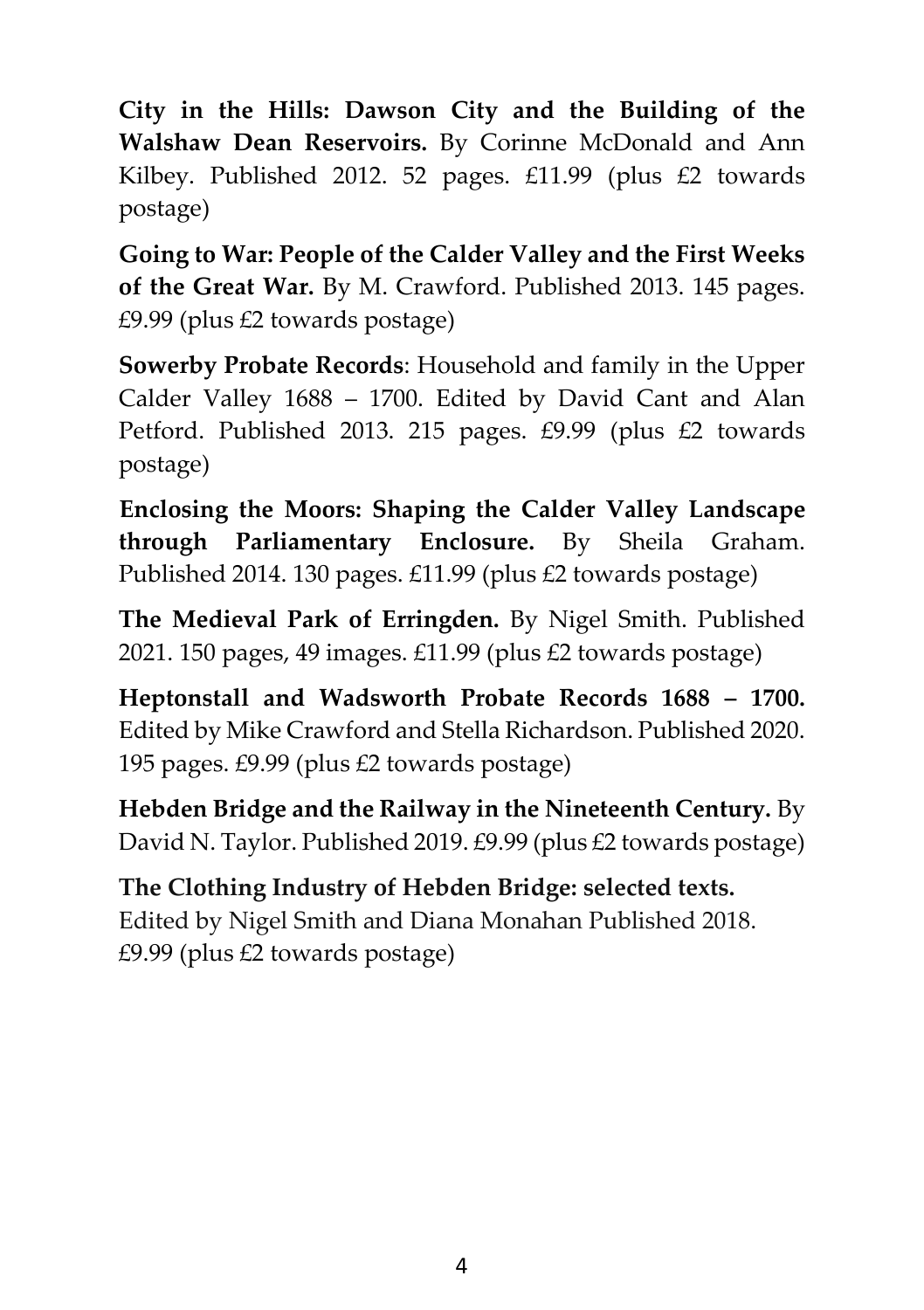# **Lecture Reports 2021 - 2022**

*Sheila Graham*

## **22 September 2021 WHO PUT THE HALL IN OLD TOWN HALL David Cant**

It was an immense pleasure to be back with an 'in real life' talk and to listen to a demonstration of the multitude of skills involved in the surveying of vernacular buildings and constructing a story about their past. David Cant has long experience working with the vernacular buildings of the Calder valley, and his focus on Old Town Hall on the hills above Hebden Bridge exemplified the riddles and puzzles that face someone trying to make sense of an old building.

The term 'hall' is used to apply to many spaces in buildings, from the humble entrance to a modern semi to the great hall of a medieval castle. In this case it is the name of the building itself, identified as such in a will of 1713. An essential part of tracing the history of a house is to make use of a variety of documentary sources. Alongside wills, maps are invaluable. In the case of Old Town there is a detailed map by Myers from the 1830s which shows the hall, and a Christopher Saxton plan from 1602 drawn to help with a dispute about pasture rights at Old Town. The first  $6''$  OS map from the middle of the 19<sup>th</sup> century and the  $25''$  OS map from 1964 chart some of the changes in the building known as Old Town Hall. Additionally there are good aerial photos and modern satellite images, which can clarify the layout in a way that is sometimes difficult on the ground.

Calder Valley houses built in the  $17<sup>th</sup>$  century typically have a large central hall, known as the housebody, so part of the inquiry into Old Town Hall would involve identifying this room. Rather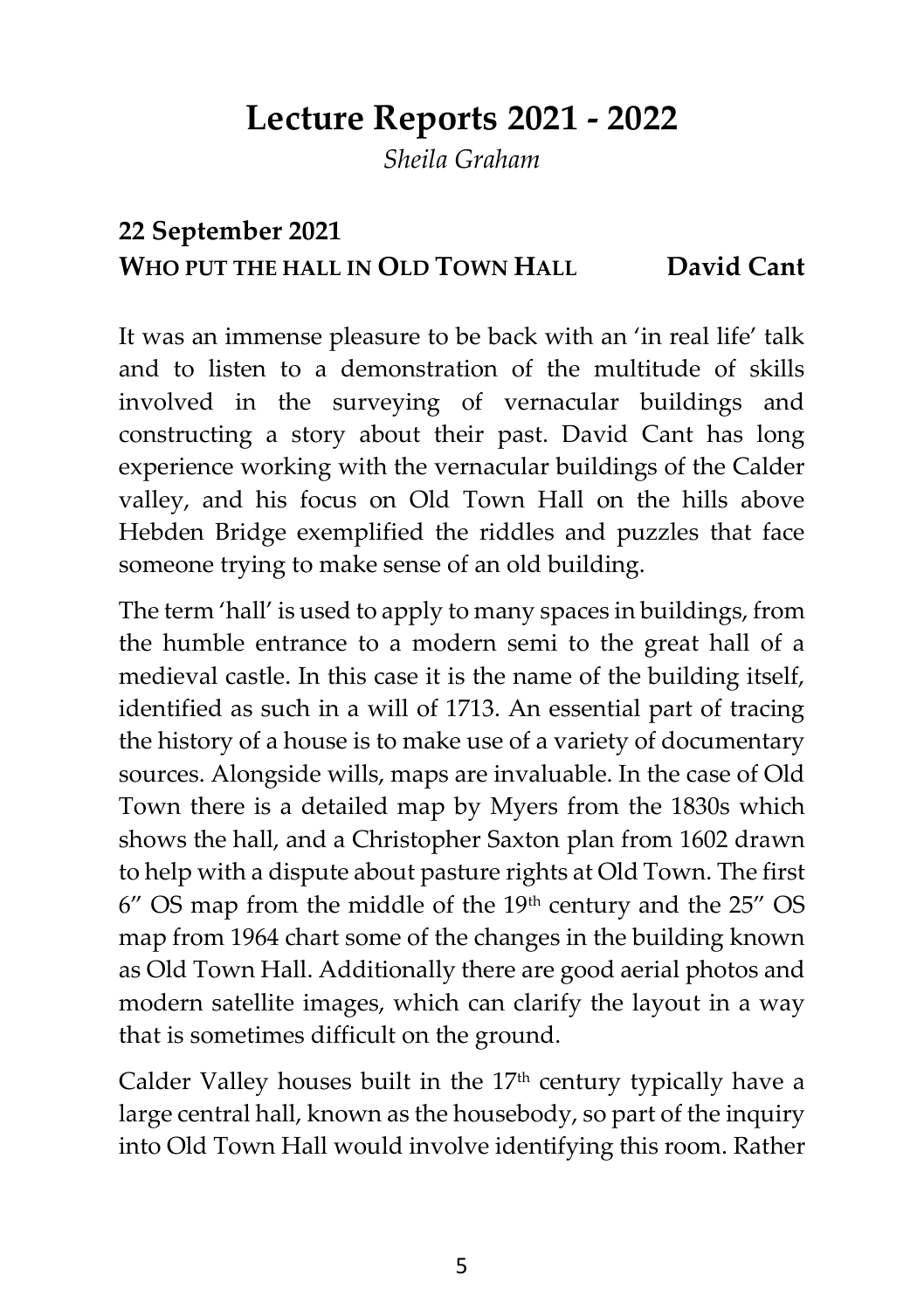surprisingly, the Hall as it now stands seems to lack an easily identifiable hall.

David took the audience on a virtual tour of the outside of the building, noting significant architectural features on each elevation that could point to its history and the changes it had undergone. One gable, for example, showed a mix of features, with blocked openings and new windows, changes made to accommodate new uses of the building over the centuries. Different architectural features contributed to the jigsaw of clues: the chamfered mullions and transoms typified windows of the  $17<sup>th</sup>$  century as compared to the flat mullions of the later  $18<sup>th</sup>$  and 19<sup>th</sup> centuries; the hood mouldings over the windows had both a practical and decorative function. An elegant archway into a courtyard, the finials on the roof and chimney stacks set at an angle suggested a prestigious building. The types of stonework used on the gable ends suggested where changes had been made to the building.

Inside there were more puzzles, with no large room at the centre which could have been the hall. Fireplaces raised more questions than answers: one that was undoubtedly 17<sup>th</sup> century but not particularly big; another with an elegant surround was installed in front of a doorway; a large arched fireplace bizarrely contained mullion windows and the staircase of a later cottage conversion; and what looked like a blocked-in fireplace hung on an outside wall. Another key feature for the surveyor of vernacular buildings is the roof timbers. In the case of Old Town Hall the structures of different dimensions and strengths in different wings pointed to different periods of construction.

In order to turn the mix of puzzles and theories into a more coherent story, the existence of documentary evidence in the form of censuses, deeds, the rolls of the Manor Court, parish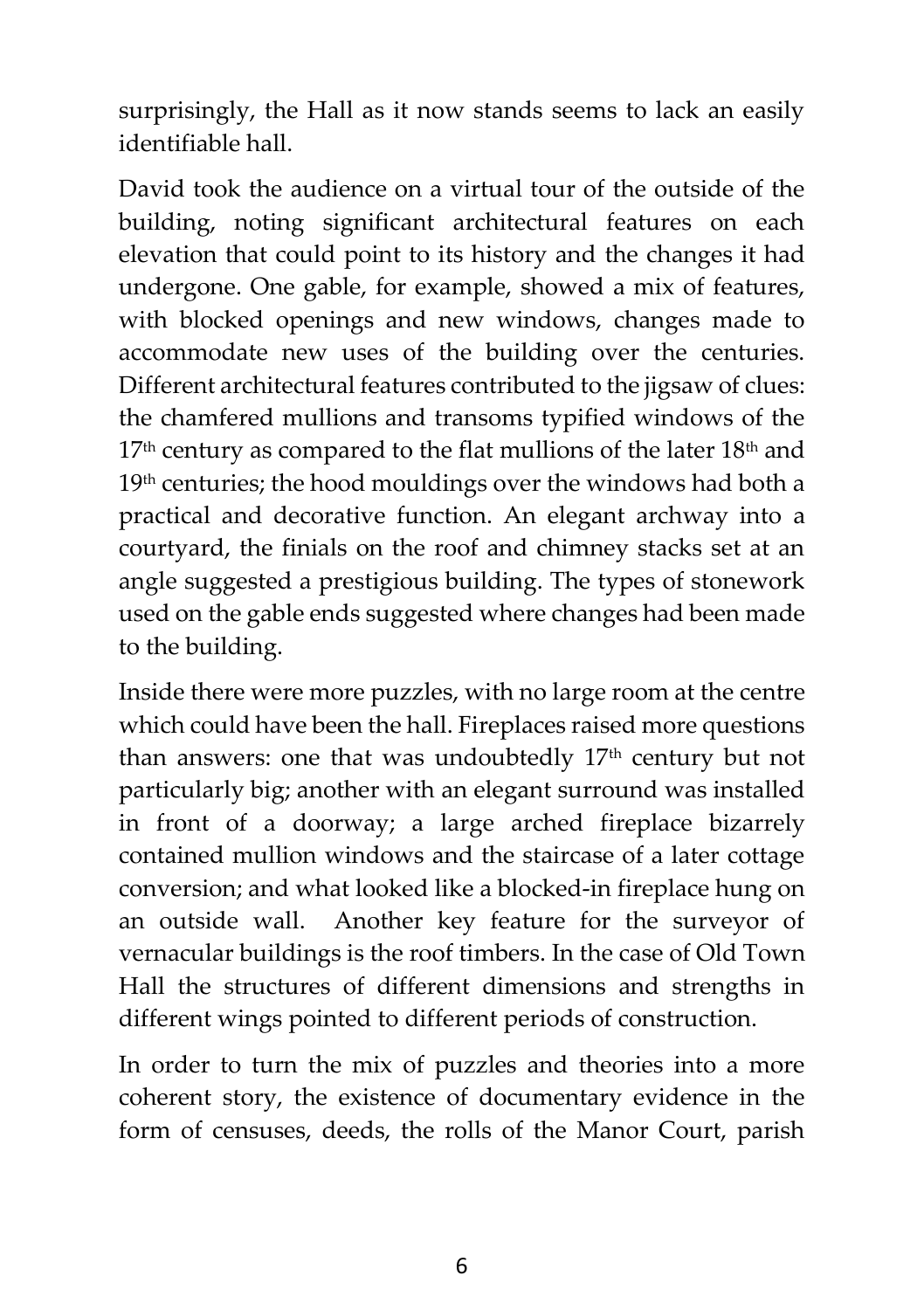records, planning records, rates, wills and inventories can all be trawled for evidence to shed light on the history of a building.

In the case of Old Town Hall, David was able to weave together the documentary evidence of specific events and the architectural evidence of surveys to suggest reasons for some of the changes. He felt there was enough evidence to suggest a  $16<sup>th</sup>$ century timber framed house which had been either demolished or encased in stone, as was common in the  $17<sup>th</sup>$  century. Additions to the house which suggested a more prestigious style coincided with changes of ownership, and particularly owners who became occupiers. At the point when the textile manufacturing owners moved out, the building became an early textile factory, entailing more alterations, and eventually the conversion of one wing of the building to a row of cottages.

It was a fascinating and satisfying process of analysis and puzzle-solving that David emphasised involved a lot of teamwork, from the group of enthusiasts from the Yorkshire Vernacular Buildings Study Group, the co-operation of owners, and the expertise of archive staff.

#### **13 October 2021**

#### **A BRIEF HISTORY David Glover OF SHIBDEN HALL**

Shibden Hall is a much loved and much visited landmark in Halifax and David Glover set himself the challenge of outlining 600 years of its history in just sixty minutes. The house was built by clothier William Otes on a site with good water supply and south facing fields in Schepedene – the valley of sheep. It was a timber-built house, with a slightly different configuration than the current building. The front was set back, and inside there would have been galleries around the large central open area of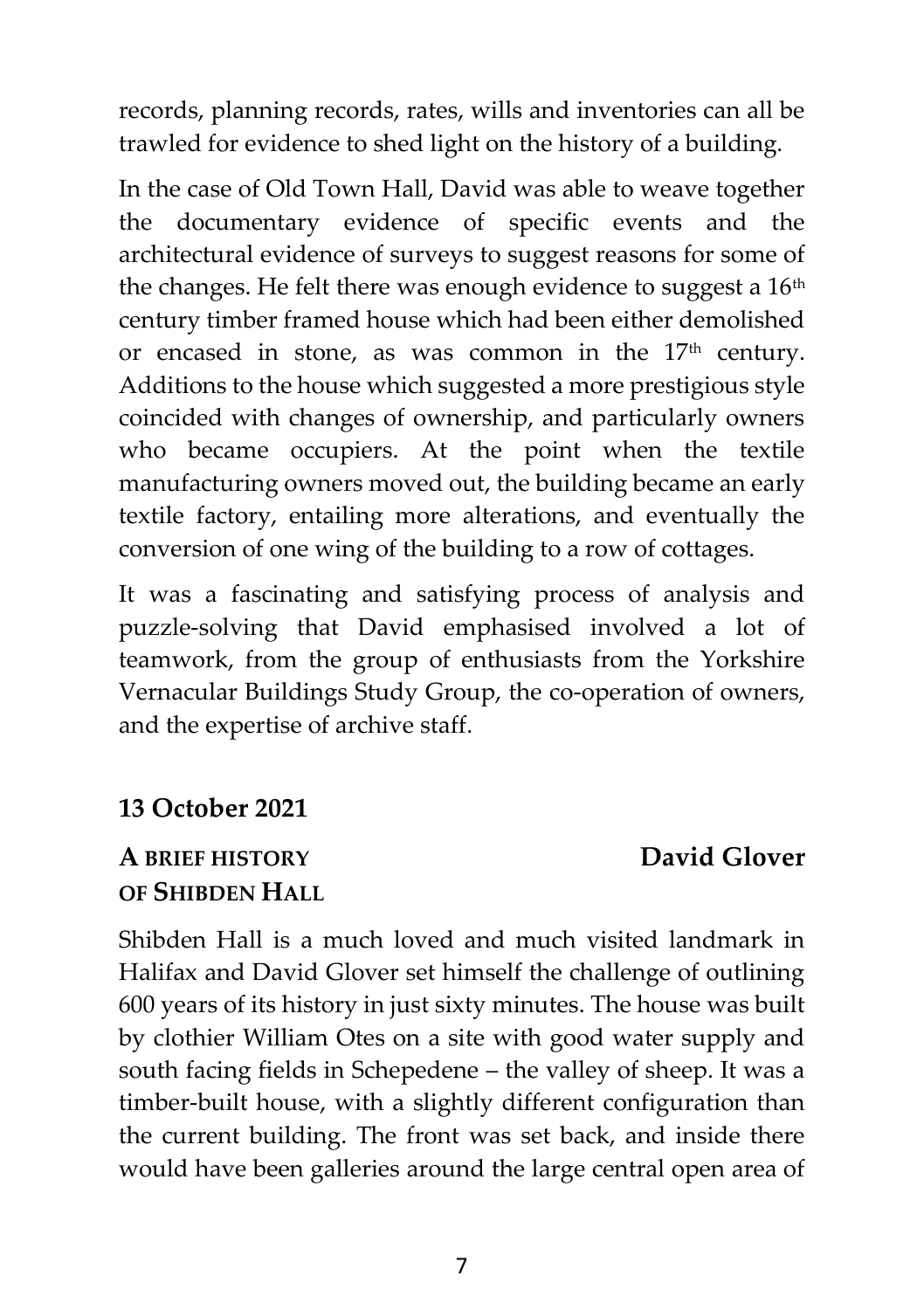the housebody. Over the years different owners made changes according to a sense of status or fashion. The Otes family were related to some prominent Halifax families – the Waterhouses and the Saviles, and after William's death a tussle for inheritance was fought out in the Chancery Court. Interestingly, the court decided in favour of the eldest daughter, married to a Savile, over the claims of a son born to a second wife.

During the period of Savile ownership in the early 16<sup>th</sup> century, some significant changes were made to the building, notably encasing the housebody front with stone, and internally dividing it in two. Some changes are still being discovered – recently a large stone fireplace was uncovered behind panels in the parlour. After 1522 ownership passed to Robert Waterhouse, who gained wealth and prestige by acquiring public offices including the right to collect the tithes that had to be paid to Lewes Priory, and the office of Ulnager, who checked and sealed wool cloth to guarantee a standard, collecting a fee for each piece.

The owners of Shibden Hall seemed to veer between grandeur and poverty – Robert Waterhouse junior made more alterations, including decorative features such as stained glass and decorated timbers. A later Waterhouse, Edward, was knighted, but fell into serious debt and re-mortgaged to such an extent that he eventually lost ownership of the hall.

By 1615 the house was owned by the Lister family, and it was during this period that the aisled barn was added. Some notable Listers were Thomas, a Republican who fled to Lancashire when the Royalist army arrived in Halifax, and James Lister, an apothecary who was memorialised with a fine carved monument in Halifax parish church. The Lister family seemed prone to remaining unmarried or at least childless, and the property passed between brothers until the assumed heir Jeremy Lister, father of the hall's best known owner Anne Lister, was deemed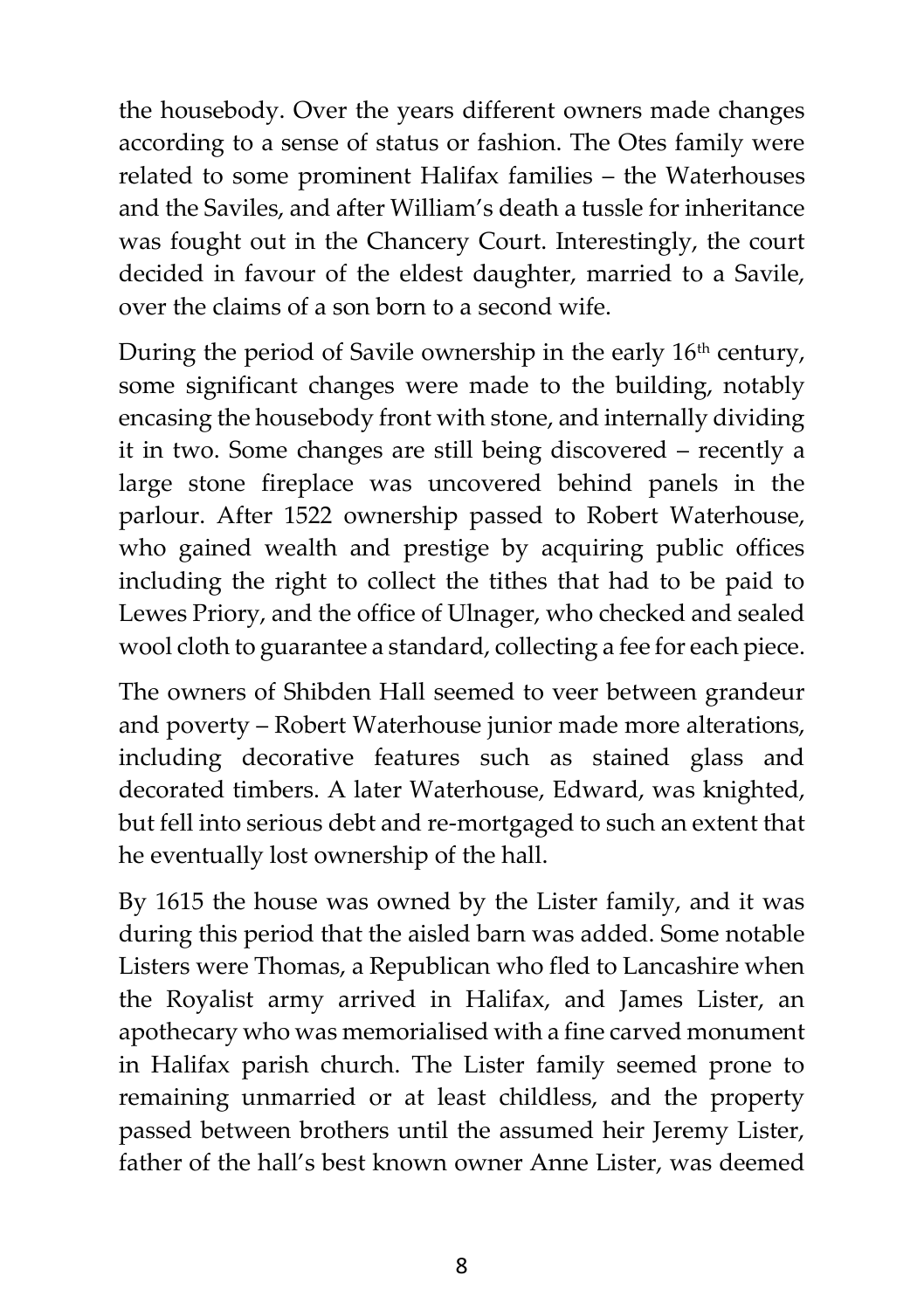to be incapable of managing the estate and by-passed in favour of his daughter.

When she inherited in 1826, Anne Lister certainly wanted to improve Shibden, which she described as 'shabby'. She employed John Harper of York as her architect, and drawings exist of a much-enlarged house with a fanciful tower to claim its place in the landscape. It seems Anne's reputation as a better manager than her father was justified – she went ahead with the tower, and an impressive lodge on Godley Lane, but not the more grandiose improvements. She also developed the coal mining on the property, naming the pit for her partner Ann Walker – the tall ventilation shaft still stands. Her energy is evidenced in her many travels, and she famously died from an infected insect bite while in Georgia, her body being returned to Halifax in a seven-month journey. She was buried in Halifax parish church; in 2000 her broken tombstone was uncovered, but the actual site of her burial is not clear. Ann Walker, who inherited Shibden Hall suffered from mental ill-health, and was removed from ownership as incapable in 1843.

The Listers remained at Shibden until 1933, with Dr John Lister making changes and improvements to the hall and gardens, including the garden based on a paisley pattern and the extension at the back of the hall. His three children remained unmarried, and so the last Lister at Shibden was John junior, a generous and civic minded man. He found the Anne Lister diaries and published some edited extracts in the Halifax Guardian illustrating the life of a 'Halifax Lady'. It was not until much later that the work of Helena Whitbread and Jill Liddington made the remarkable content of the diaries accessible to the public.

John Lister was active in politics, being appointed as the treasurer of the Independent Labour Party and was also the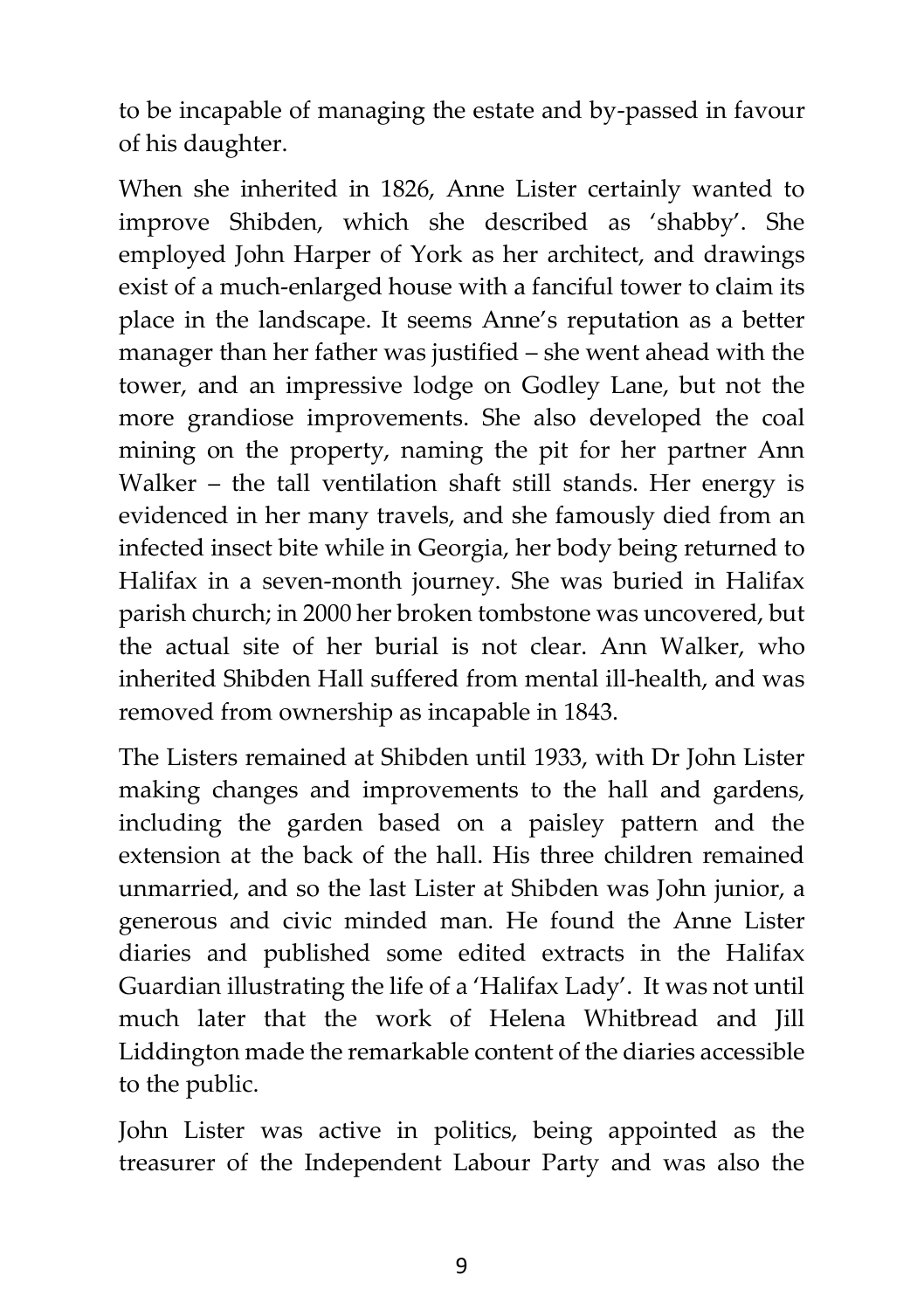founding president of the Halifax Antiquarian Society. Unfortunately he followed in the tradition of falling into debt, and in the 1920s his financial problems necessitated the sale of the estate. However, another philanthropic citizen, Henry Charles McCrea, bought the house and land, enabling John Lister to continue living there till his death, on condition that the park itself be opened to the public. It was officially opened in 1926 by Edward Prince of Wales. A Folk Museum was established at Shibden Hall in 1953, displaying many historical artefacts. The hall and grounds have been much improved in recent years through lottery heritage grants, and with the publicity generated by Sally Wainwright's dramatization of the life of Anne Lister, its fame has never been greater.

#### **27 October 2021**

#### **SYLVIA PLATH IN YORKSHIRE Heather Clark**

Heather Clark is the author of an acclaimed biography of American poet Sylvia Plath, and, speaking from her home in the USA, she shared some of the ways in which the landscape of West Yorkshire influenced Plath's poetry. Plath visited the area when the parents of her husband, Ted Hughes, were living at The Beacon, in Heptonstall. At first, she responded to the moorland landscape as something foreign and romantic, wrapped in her feelings about the Brontës and her idealisation of the relationship of Heathcliffe and Cathy in Wuthering Heights.

With Hughes, she first visited in September 1956, soon after their marriage. In letters to her mother Plath speaks of the moorland round Heptonstall as being 'wild, lonely and perfect' and one of the first poems she wrote about the area was *November Graveyard*, inspired by Heptonstall churchyard. But her response to the place was not entirely positive; to a friend she described how she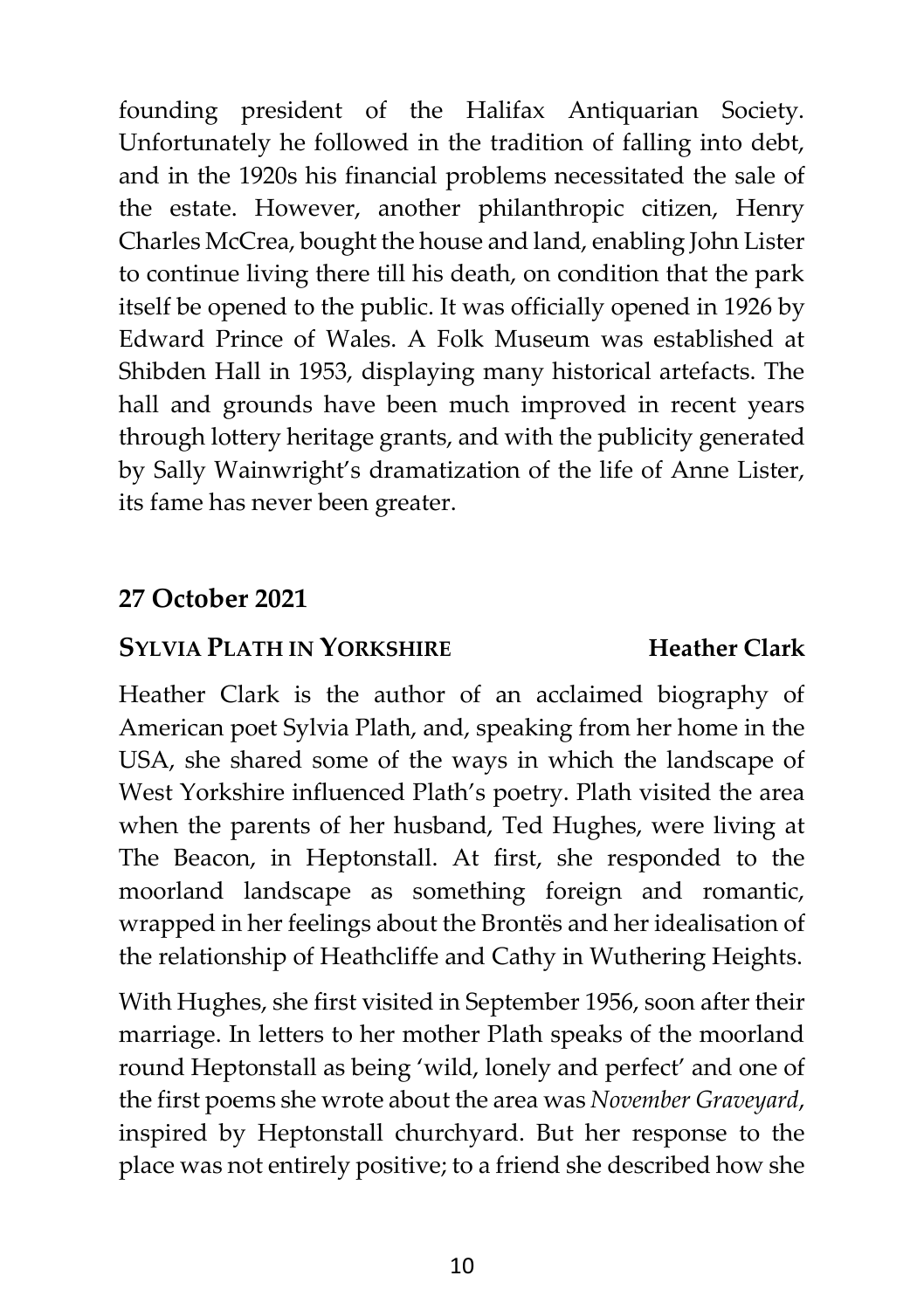felt constantly watched, the curtains twitching to see the American visitor in the narrow Heptonstall streets. Friends and neighbours who met Plath recall her as aloof, or perhaps rather shy.

On their visits to Heptonstall she and Hughes enjoyed long walks, and she described the moors as her favourite landscape, after the ocean. It was the walk to Top Withens, with its Brontë connections, which inspired her the most, forging a deep connection with the landscape. She identified herself and Hughes with Cathy and Heathcliff, the dark heroes of Wuthering Heights. *Two Views of Withens* written in 1957 reflects a mental unease. Both the relationship with Hughes, and the uncompromising moorland landscape made Plath feel a sense of suffocation and loneliness. She felt alienated too by Hughes' family, and jealous of his relationship with his mother, who she described as 'the plump mistress of a tiny kitchen.'

The voice of her poems about the moors is disturbed by the landscape, and threatened by the darkness and hardness of the stone. Hughes was aware of her turmoil, recording in his poem *Stubbing Wharf* how she couldn't share his vision of making a home in the valley, seeing 'only blackness.' In Plath's poem *Hardcastle Crags* the speaker is repelled by a landscape both masculine and English – the hardness of the granite and the grit and the 'humped indifferent iron of its hills'. The darkness contrasted with the light and brightness and focus on people found in Plath's poems about the landscape in Massachusetts, such as her poem *Above the Ox-bow.*

Much of this feeling is bound up with her relationship with Ted Hughes, and her sense that his genius is somehow suffocating her. Heather quoted from an unpublished short story *Afternoon in Hardcastle Crags* in which a barely disguised Sylvia and Ted are given the names of Hughes' real-life siblings, and with dark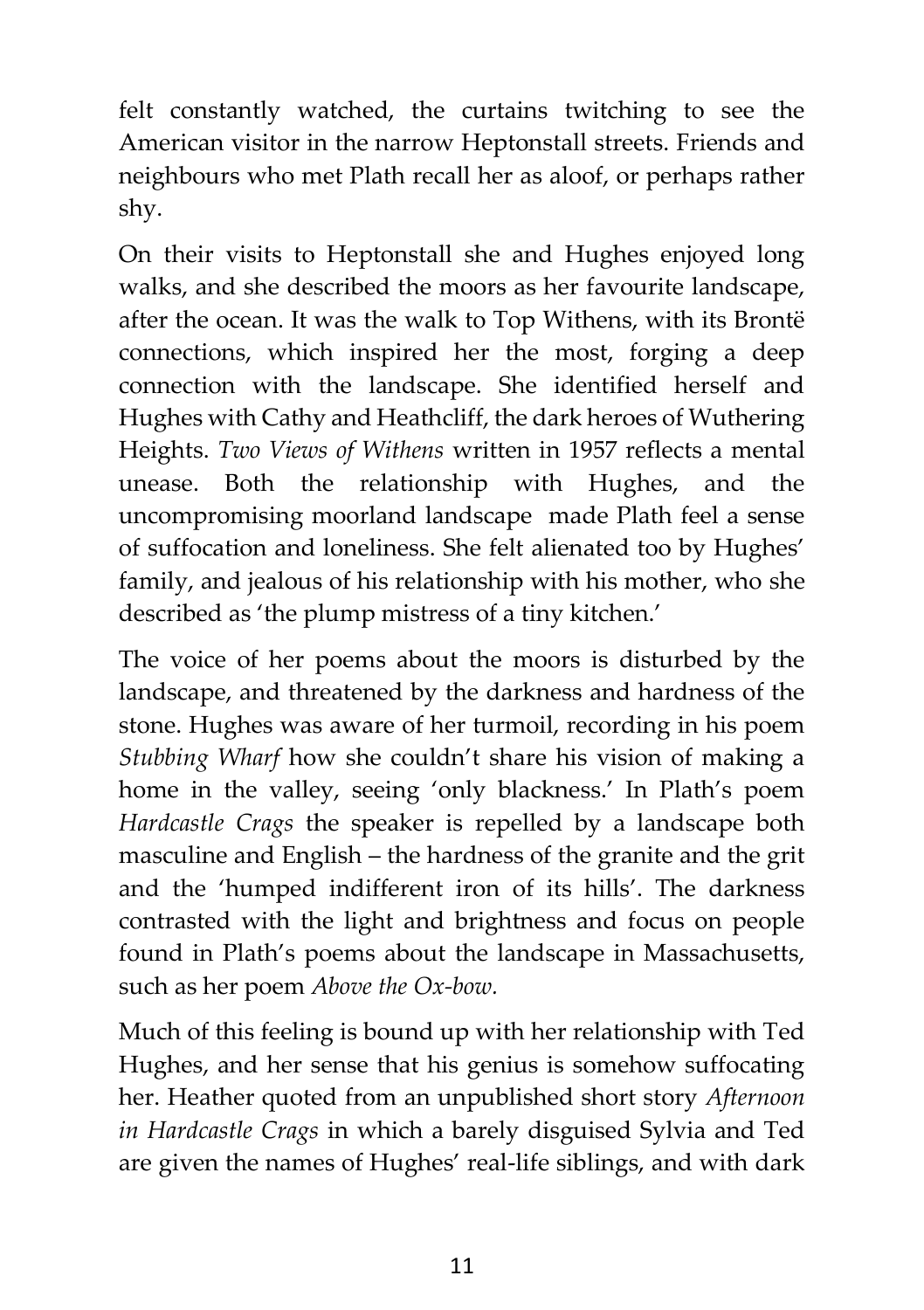humour Plath depicts the husband being almost casually indifferent to her fate: she notes in a deadpan voice 'My husband is a genius!' Her relationship with Olwyn, Hughes' sister, had broken down completely after an argument at The Beacon.

It is clear that Sylvia Plath's mental state is expressed through the depiction of landscape. The wildness that initially charmed her, turned into something threatening and disorientating – feeling 'ground down by stones' reflecting the anxiety about her relationship with Hughes, and her ability to find a voice of her own against all the weight of an English literary tradition.

Heather was able to answer questions via Zoom, and explained something about her sources both written and oral; the six weeks she spent in Hughes' house in Mytholmroyd; and the contacts locally who helped her become familiar with the landscape of the poems. She also was pleased to note that the talk had taken place on Plath's 89th birthday. Her biography of Sylvia Plath, *Red Comet: the short life and blazing art of Sylvia Plath,* was published in 2020.

### **10 November 2021**

### **SPINNING THROUGH THE WEST RIDING John Cruikshank**

John Cruickshank followed a career as an orthopaedic surgeon by embarking on studies in local history, completing a PhD focusing on the Headingley area of Leeds. Fascinated by the very different nature of the Leeds townships of Bramley, Armley and Wortley, he has now begun to uncover something of the preindustrial organisation of textile production in this and other areas of the West Riding of Yorkshire.

Studies of the West Riding textile industry made in the first half of the twentieth century have rarely been questioned or updated. The townships John has looked at were producing mainly coloured broadcloth – dyed in the wool, plain woven and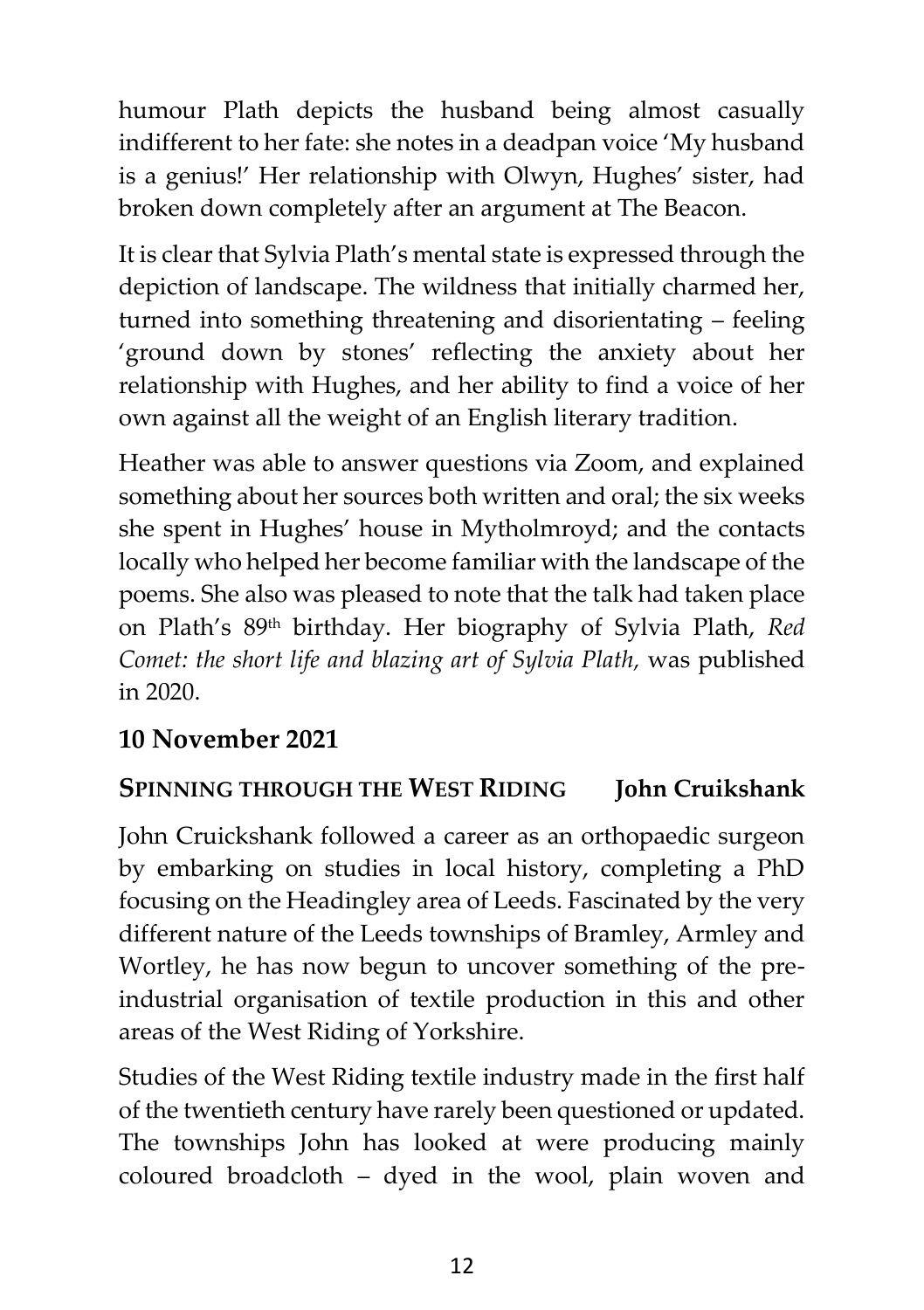cropped to give a short nap. He particularly wanted to focus on the processes involved after dying and before weaving.

Preparing the wool for spinning required a process of either carding or combing. Carding involved pairs of a kind of wire brush used to straighten the fibres, while combs had much longer spikes to produce a long staple lying in parallel. It has been accepted that cards were used to prepare the yarn for woollen cloth, while combing was needed for the yarn for worsted. However, John's researches challenge that this was the case in the West Riding during the 16th and 17th centuries. The probate inventories of broadcloth producers in and around Leeds had different kinds of comb, but the earliest mention of cards is 1708. John explained that the raw wool had to be degreased ready for dying, and then oil had to be added to make it ready for spinning. Olive oil from Seville used for this purpose is found in inventories as well as rancid butter which served the same purpose. The metal spikes of the combs were heated to apply the oil and straighten the long wool fibres.

What seems to be a Yorkshire invention – the scribbling box – replaced combs at the start of the 18<sup>th</sup> century. Scribbling is the process by which combinations of different kinds of wool fibres are mixed, cleaned and aligned ready for spinning. John would love to know more about what the boxes looked like, but they were used by children in the domestic setting. Scribbling became one of the first processes to be industrialised, with scribbling mills, but these boxes must have been part of pre-industrial production.

Another area which John thinks has been misunderstood is the organisation of spinning. The traditional picture of a small wooden spinning wheel operated by treadle is a line wheel – used to spin flax or hemp for linen production. This would have been too slow for the woollen industry. The wheels that would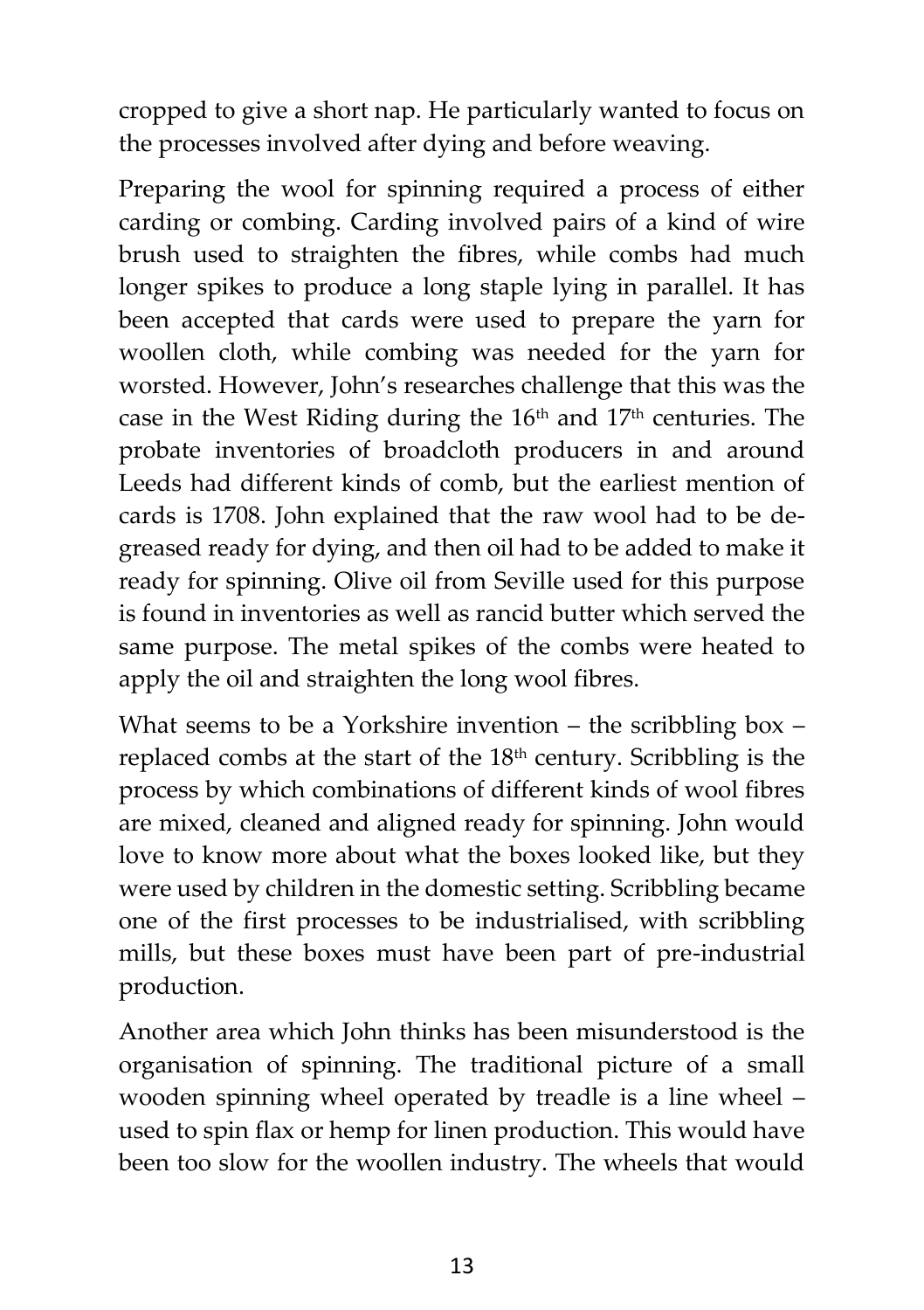have been used were much larger and are often identified as 'great wheels' in inventories. These were operated by hand with the twist inserted with a forward movement and the wheel turned backwards to wind the yarn onto a spindle. The very fast spindle movement in the hands of a skilled spinner would be similar to that of the  $20<sup>th</sup>$  century mule spinning machine and importantly produced yarn of a predictable quality. Wordsworth depicted this in his portrait of the shepherd Michael's wife: 'two wheels she had/ Of antique form; this large for spinning wool/ That small, for flax'.

This small-scale division of labour with a wife spinning yarn for her husband to weave stands in contrast to the estimates made over time about the number of spinners needed to provide yarn for the weavers. The ratio has been estimated as between 4 or 5 spinners per weaver, but there are wide variations and not much confirmative evidence. In the Leeds area between 1688 and 1742 there were 43 looms but only 9 wheels. In the production of broadcloth, most of the spinning was 'put out' to workers at home, with the finished yarn delivered to the weaver. John envisages entrepreneurial women involved in this important and skilled part of the production of wool cloth; but the fact that only widows or spinsters made wills or had inventories of their property goes some way to explain why the tools of their trade are missing from the documentary evidence.

There is also little evidence about how much spinners were paid. It was not a single industry, as it involved different kinds of yarn, and wages would be dependent on place – women workers in particular would not have had the mobility to follow the higher wages. Just around the corner was the industrial revolution and the beginning of the mechanisation of textile production, but these women spinners were more than simple auxiliaries in the domestic industry – they were making a skilled and essential contribution to one of the most important trades in England.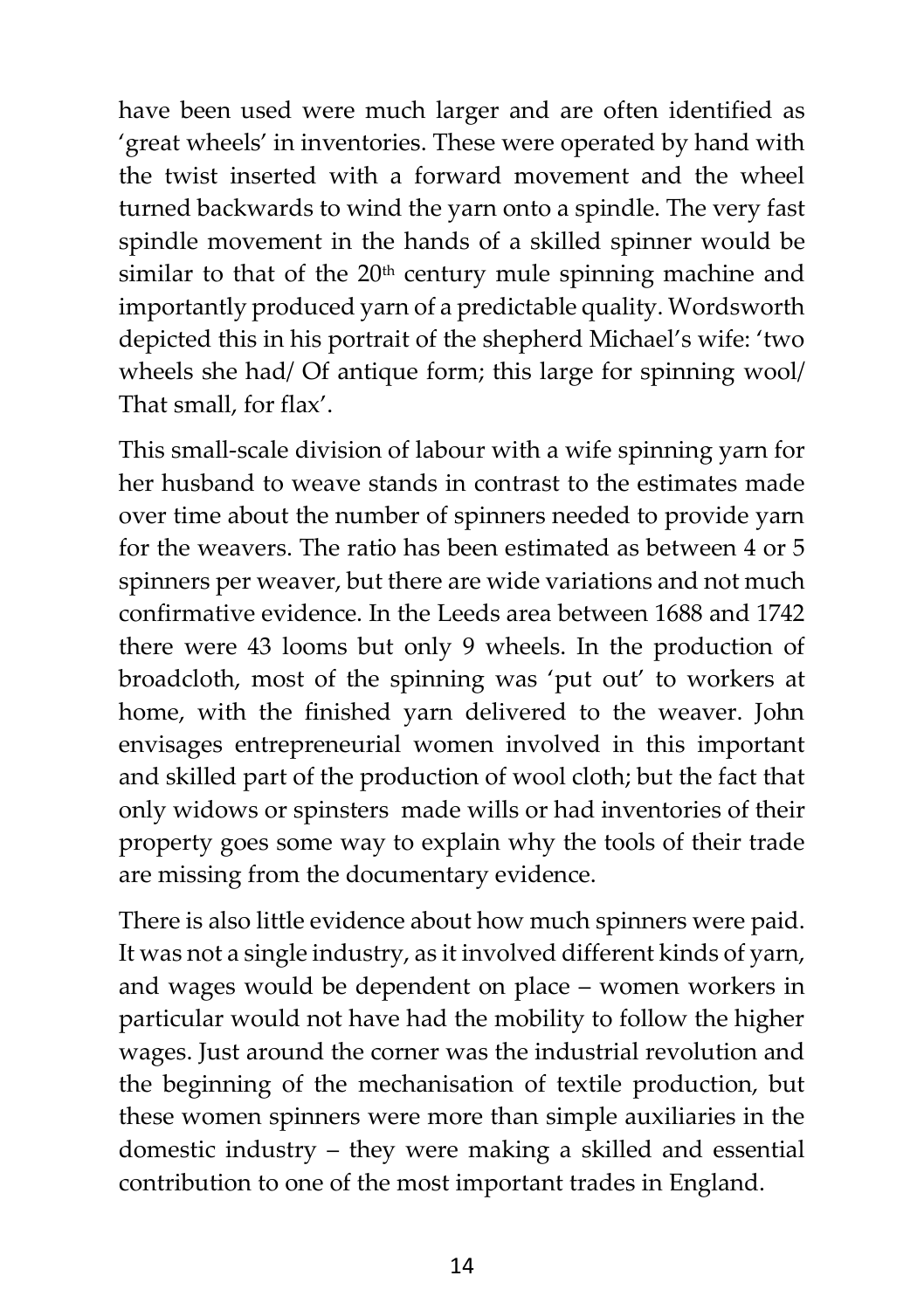### **THE MEDIEVAL PARK OF ERRINGDEN Nigel Smith**

Nigel Smith has been exploring the history of the medieval park of Erringden for a number of years, and it was the subject of his PhD and of his latest book. Nigel's talk revisited the topic, which continues to fascinate. More evidence has been retrieved from documents which in themselves can be obscure, and present the added obstacle of being written in Latin. The story that he tells is constructed of a jigsaw of documentary evidence, studies of the landscape involving much walking with an eye for relevant features, and the use of comparisons both from medieval times and modern practices.

Before the establishment of the Erringden park, the whole of the upper Calder valley was claimed as the forest of Sowerbyshire, an area where deer hunting was the right of the de Warenne family. 'Forest' does not denote woodland, but an area outside (foris) the common law. Punishable offences included taking deer, but also taking wood, collecting nuts and allowing the escape of animals. An increase in population in the fourteenth century meant a demand for more land, and the landowners were left to balance the appeal of greater profits from rents set against the reduction in deer for hunting. Parks were the compromise answer, providing a confined area where deer could be contained and hunted.

Nigel guided us through the history of the development of the park, which at its fullest extent was about 3,000 acres. It went through both extensions and reductions during its 125-year existence. The most probable date of its creation was late in the 1320s, when mentions of the park's 'palings' (fences) occur in court rolls. There is evidence of its enlargement later in the century, encompassing ground that was less desirable for farming. Nigel spoke of the significance of the 'mandike stones'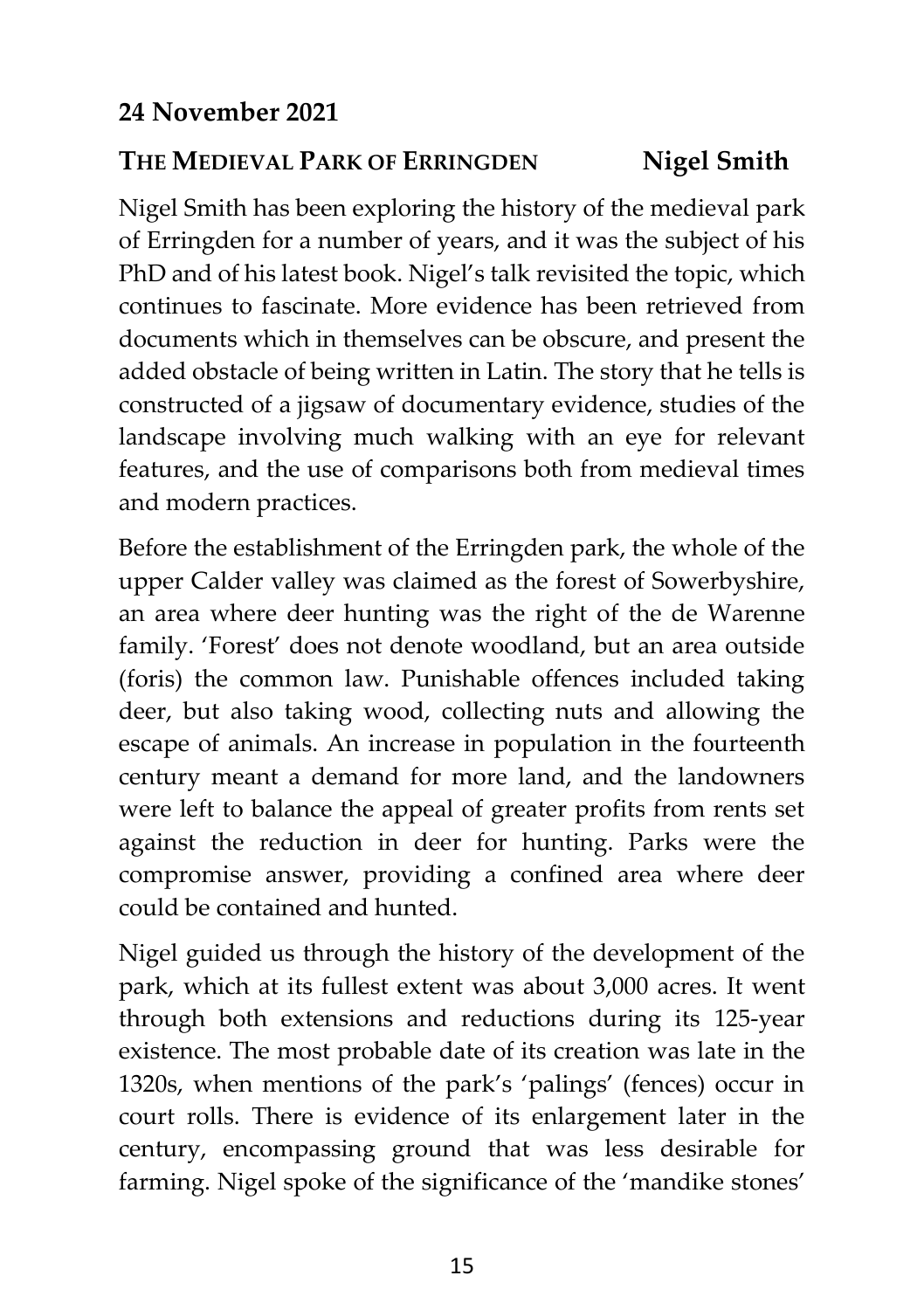which are mentioned in documents as forming a line where enlargement took place. Dick's Lane, originally Dike Lane, probably marks the line of the boundary ditch. Nigel's exploration of the terrain has distinguished other likely boundary ditches which have left signs in the moorland landscape.

Deer were an important part of medieval life, and the possession of a deer park was a status symbol. The hunt itself was an exciting and prestigious activity, recorded in wonderful illustrations from a fourteenth century French book of hunting which Nigel shared. Documents record that venison was a high value gift as well as being of practical value to the household. Erringden's steep terrain and distance from the de Warenne's base at Wakefield make it likely that it served as a stock park, providing replacement deer for the family's other parks.

Names on maps provide hints about some potential sites of buildings related to the management of the park. The keeper or forester would have lived in a lodge centrally in the park, and old OS maps show a building which seems to fit the criteria, having the name Lodge dating back to  $16<sup>th</sup>$  century. Similarly, Palace House may have been the home of the palliser who maintained the fences. Many parks had an observation tower, which may have been at Tower Hill, while Bell House may refer to a bell used to call the deer in to feed.

The demise of the park – it was dispaled in 1451 - was probably driven by economic factors. The need for profit led to the land being divided among tenants who then sublet at higher rents. The disputes and conflicts this entailed over the years provided yet another productive source of information. Documents such as court and manor rolls provide a scattering of clues about the history and day to day reality of Erringden Park. Maps have fossilised some names which add more substance and the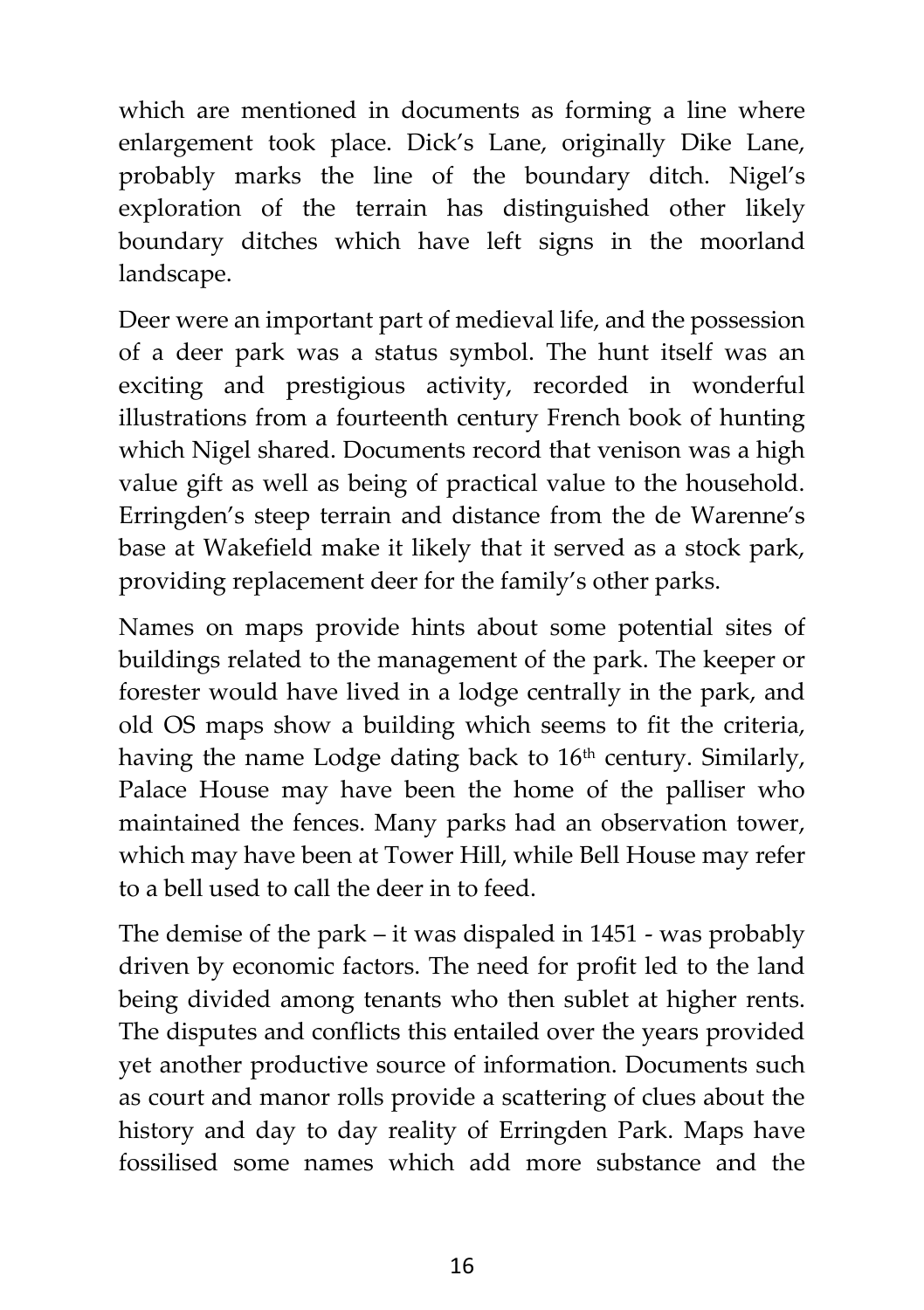landscape itself holds more answers which can be interrogated by someone, like Nigel, with the expert eye.

### **8 December 2021**

### **The Alan Petford Annual Memorial Lecture**

### **THE DAM THAT ISN'T AND THE GREAT Dave Smalley FLOATING PLUG OF THE COLDEN**

Each year our Society signals its debt of gratitude to local historian and extraordinary teacher Alan Petford, who died in 2015, by choosing a piece of original local history research as the Memorial Lecture. This year the work of Dave Smalley, which appeared in the book produced to honour Alan's legacy, was revisited in this lecture.

Dave's initial interest in the dam of Colden water situated high on the moors at Nodale (also Noahdale) was stimulated by a local legend of how it had failed catastrophically in 1936 and that a giant floating plug of dam wall could still be found in the landscape. A study of the site over many years revealed more about the way the dam had been originally constructed, and how its extension in about 1826 had built in its failure a century later.

Local history research often involves a synthesis of lucky finds in archives, context and comparative studies and painstaking interrogation of the existing landscape, looking for evidence of man-made interventions. Dave told of his lucky finds in archives, shedding light on the way the dam was financed, at a time of rapid expansion of the textile industry in the area. The financing of the industry required some hefty capital investment. In 1805 wealthy merchant and twice mayor of Leeds, Alexander Turner, bought the land at Nodale where the dam was constructed. An enormous £7,000 loan, taken out in 1810 by Turner and his fatherin-law, James King of Mytholm, was probably used to finance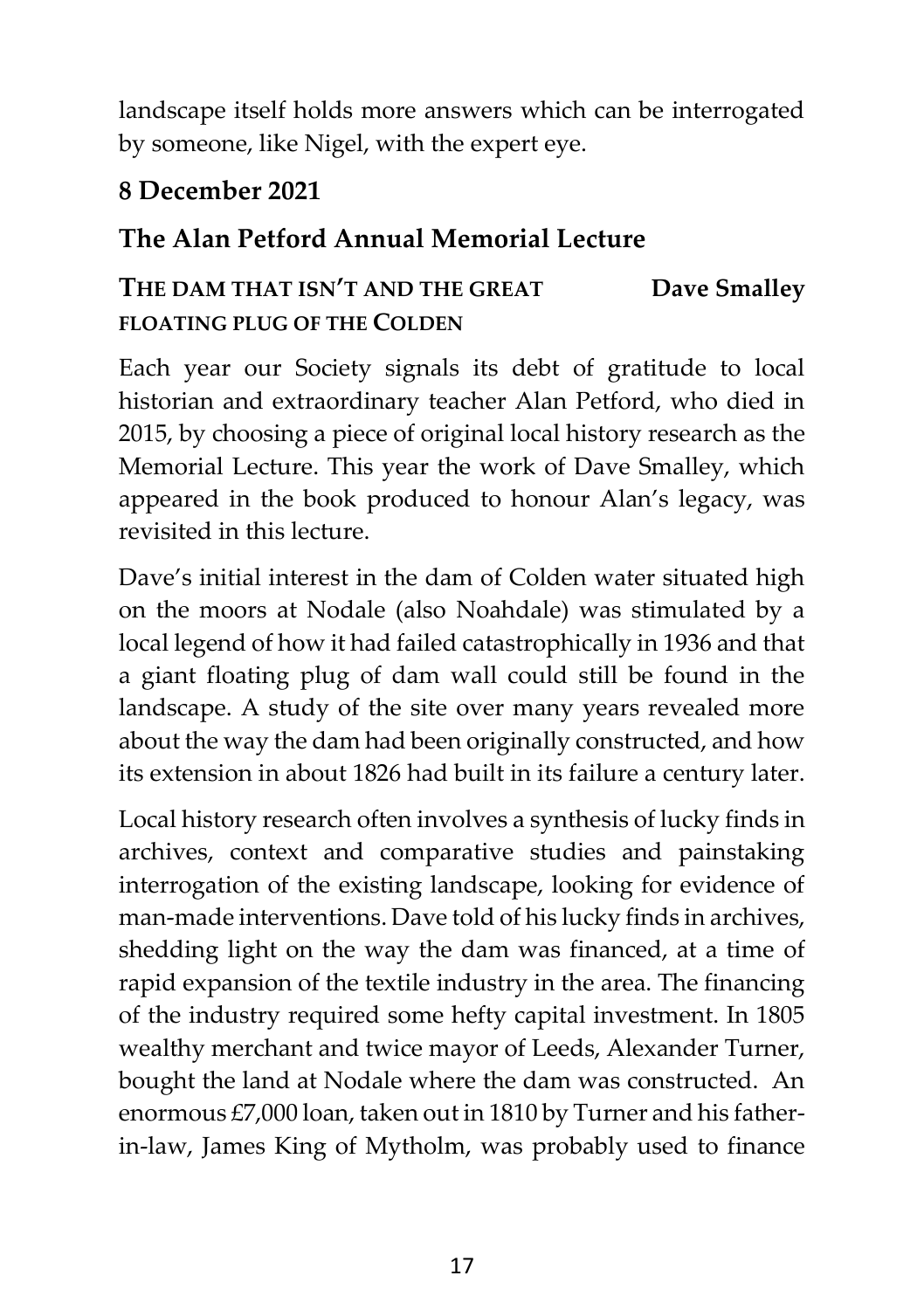the building of the dam to secure the water supply of their mills along the Colden.

Looking for clues in the landscape, especially in such a remote and hostile site, requires some knowledge of how such dams were built, and Dave studied the construction of comparative dams in order to make sense of what his searches were revealing. At this time there was expertise in building for the canals, using sandstone blocks and a technique of packing earth and clay to produce a water-tight wall. Dave was able to identify how the dam had been expanded in 1826 by building a wall on top of the earlier dam, in a way far less able to withstand the pressure of the increased depth of water. Exploration of the site gradually revealed some of the cast iron pipework and the stonework which had been described in a survey of the dam in 1936. The supposed floating plug was revealed as part of an engineered spillway.

In assessing what caused the breakdown of the dam in August 1936 Dave turned to twentieth-century documents. First of all he was able to dismiss the idea that there may have been a freak weather event – rainfall records show a dry summer and only 3mm of rain on the day of the breach. It seems that the failure was caused by a combination of poor construction and poor maintenance. The dam was owned by tenants in common: Todmorden Rural District Council and Hebden Bridge Urban District Council, whose records remain, and private owners John Clegg and John Pickles & Sons of Mytholm. Letters reveal serious concerns about lack of maintenance of the site in September 1935, when a leak was noted. The waterman who had been paid to check the dam had not been living near the area for four years and the dam wall was in a poor state of repair. In June 1936 the dam failed seriously, and the Todmorden surveyor Brearley Oldfield noted that he had let down the water by allowing it to escape. In August a portion of the embankment had given way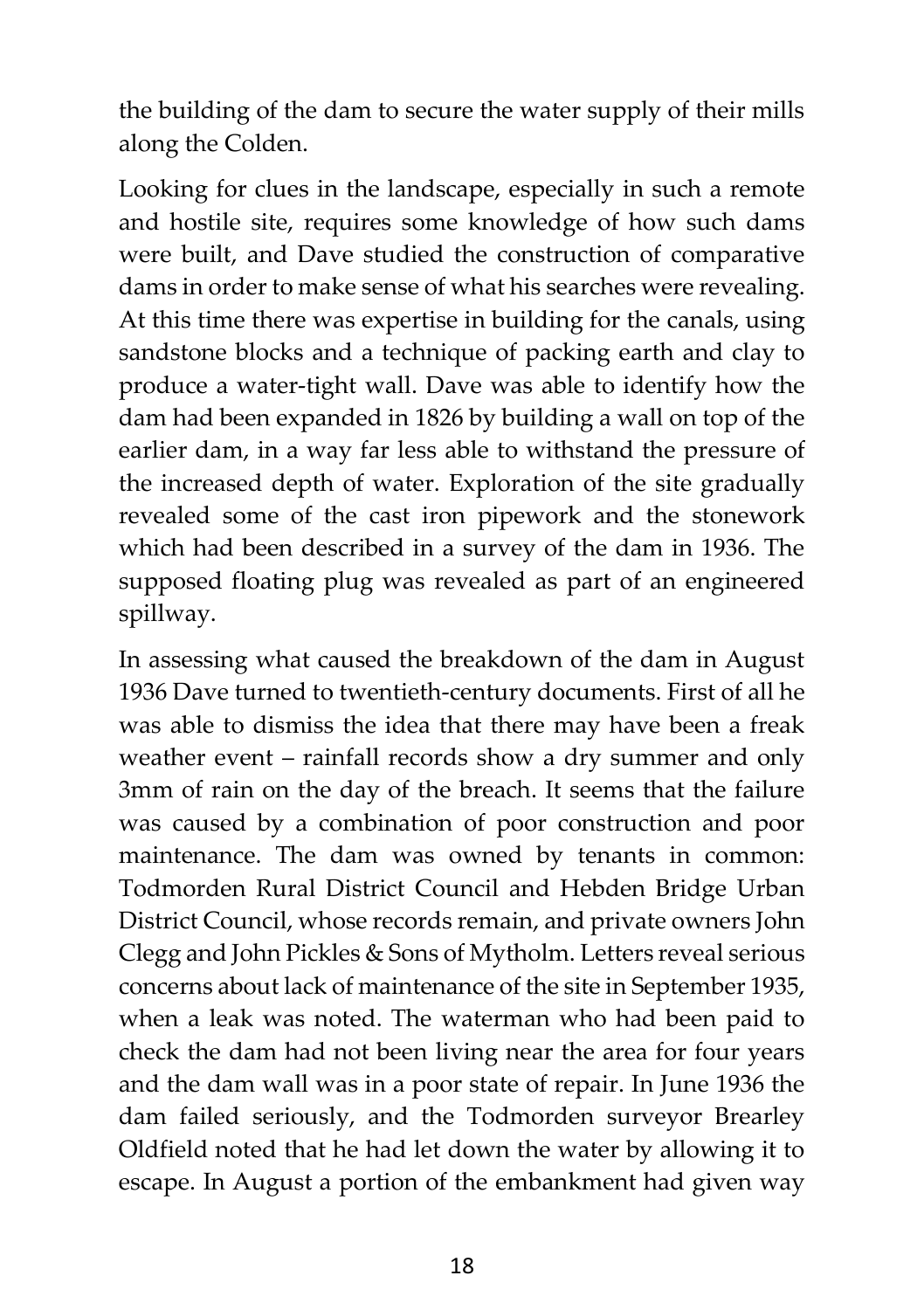and a statutory investigation reported that the upper section of the wall had flushed away. The poor construction of the 1826 raised wall revealed that no watertight puddled clay was to be found. Faced with the obligation to either repair or breach the dam, the joint owners decided to discontinue the services of the waterman and seemingly let the inevitable collapse happen.

One fascinating piece of oral evidence has also been woven into Dave's research: Eva Stansfield recorded in the 1970s how, as a girl, she had run down to the Colden at Jack Bridge to watch 'the pash' of water when Nodale dam burst. As she was the niece of the Brearley Oldfield, it seems likely that it was the work of letting down the dam water in June that she saw and remembered. Letters, minutes, newspapers, indentures, contracts, maps, aerial images, photography, landscape investigation and reminiscences all provide fertile ground for the researches of a local historian.

#### **12 January 2022**

#### **CINEMA IN HEBDEN BRIDGE Kate Higham**

As a committee member of Friends of the Picture House, Kate Higham is a real cinema enthusiast and she described how cinema has been at the heart of the town since the early days of the travelling theatre tents.

The late nineteenth-century race to master the technology of capturing moving images saw bitter rivalries, but no-one had really grasped the potential of the medium until the Lumiere brothers perfected their Cinematograph. This was both camera and projector, enabling large groups to watch the screen, and portable, so that cinema could travel from town to town. At first it was the technology that was the star, and the short films that were made showed scenes from ordinary life. The entertainment of the masses was music hall, and the short films were often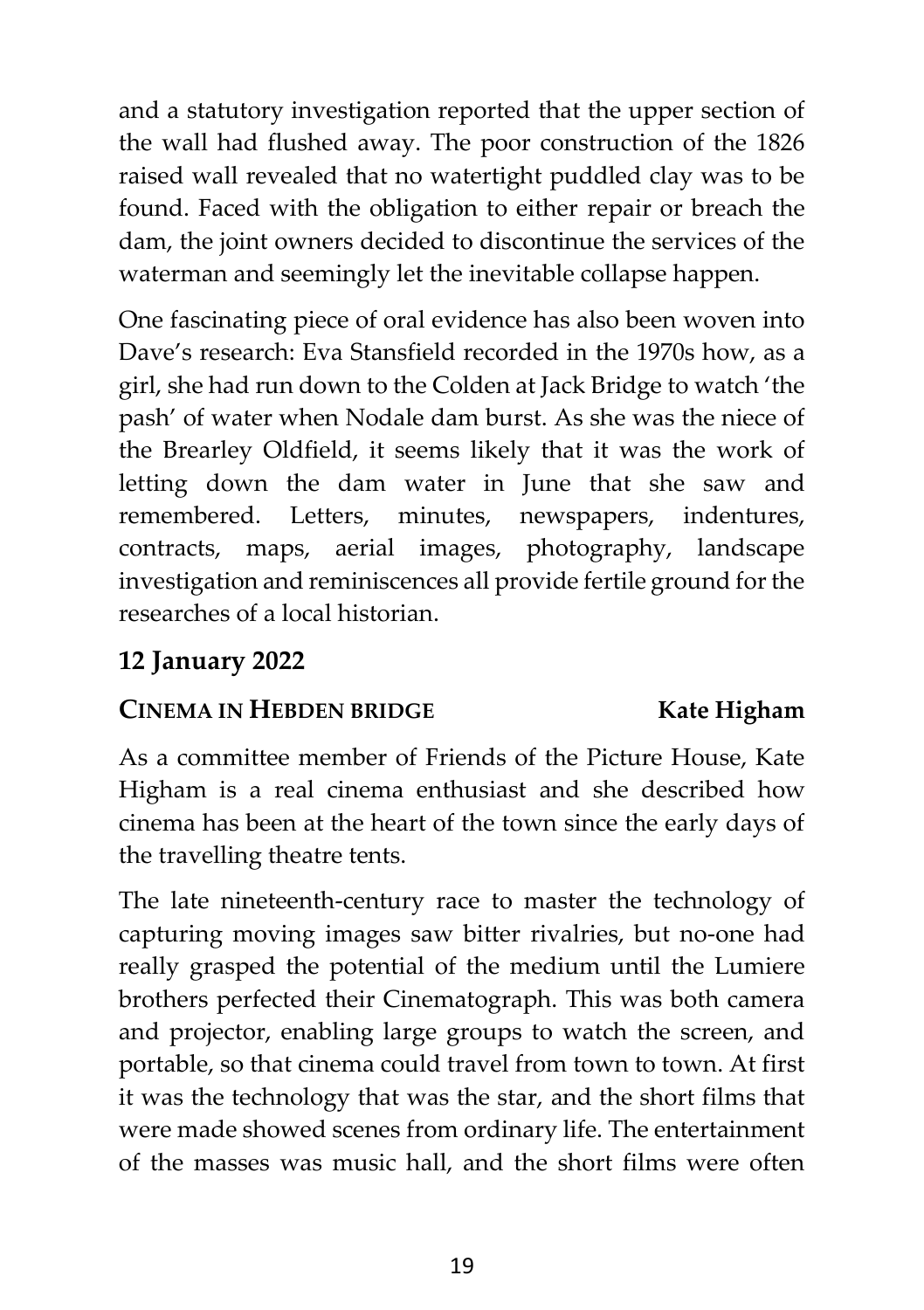shown as a post-script to a programme of variety acts, only gradually becoming the main attraction.

Possibly the first travelling cinema to reach Hebden Bridge was in 1898, and films were also shown in the Co-operative Hall, but the turn of the century saw a greater demand for the newest entertainment. In 1911 approval was given for a permanent building, the Royal Electric Theatre and Hippodrome, with a design by local architect William Cockcroft. It opened in November 1911 and was so popular that a year later additions were proposed. There are recollections of 'the blood red tub', a wooden building with the most basic of seats, and of the snacks of tripe bits and chips purchased nearby to round off an evening's entertainment.

Throughout the First World War the Royal Electric thrived and by 1919 there was a demand for a more substantial building, which is the one we know today. Sutcliffe and Sutcliffe were the architects, and Oldfield Watson was the builder. The original plans show rows of seats very close together, with enough seating for 946. The grand opening was on 12<sup>th</sup> July 1921 and the cinema was given rave reviews as 'a fine place with elegance comfort and convenience'. Special mention was given to the gold upholstery and the lack of flickering in the projection. It was officially 'the coolest place in town.' The films themselves were now the main event, with an opening double bill ' Torn Sails' and 'The Iron Stair'. The manager was Selwyn Greenwood, who also showed films at the Co-operative Hall.

Cinema was thriving throughout Britain, and the Picture House had to fight off competition from cinema chains such as Gaumont and Odeon, but the popularity of going to the pictures soon saw Sunday opening, and the Saturday matinees beloved of generations of children. The 1960s were a more challenging time with audience numbers falling, and the cinema closed for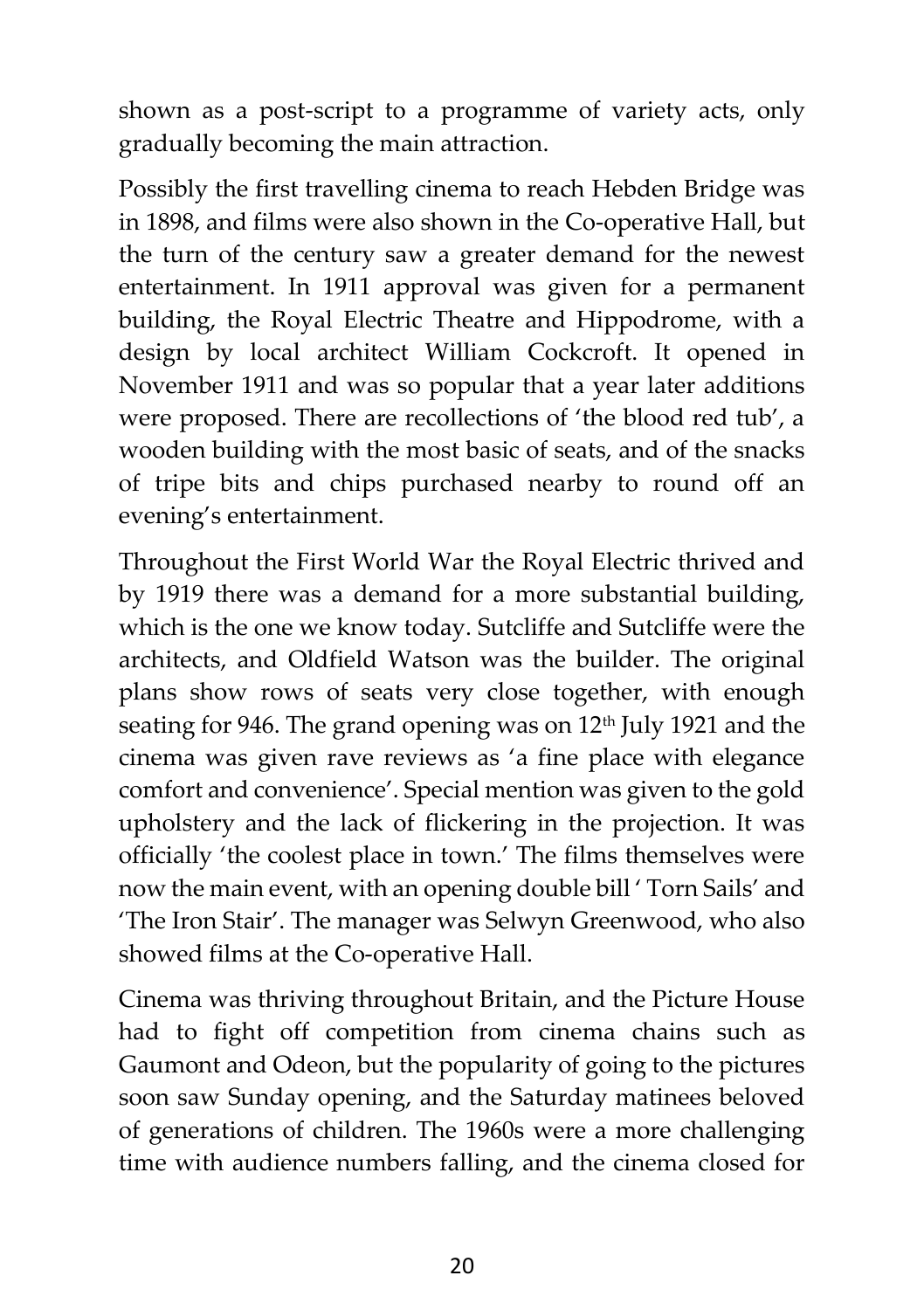several months in 1964. It was rescued by local businessman Lloyd Brearley who ran it on a shoestring until he was forced to sell in 1971. It looked as if its fate would be a carpet warehouse, until Hebden Royd Council stepped in to purchase it, with Brearley continuing as manager. Over the next few years its future was precarious as the council tried to make budget cuts, but eventually money was invested in refurbishment making the building more suitable for live events. Cleaned and rewired, with electric lights replacing the ancient gas lights and rows of seats removed for better legroom, it re-opened in April 1978. Cinema nationally was struggling against competition from multiplexes as well as home videos. The removal of government subsidies for the film industry meant that the Picture House remained financially precarious. Again the council considered selling the building, but protests from the Friends of the Picture House secured a temporary reprieve. In a story as nail-biting as any old silent film, a plan to demolish the cinema was defeated by a single vote, and from 2011 Hebden Royd Town Council took on the lease, continuing improvements such as digital projection and live streaming of theatre performances. Further hurdles have had to be overcome: the Boxing Day floods of 2015 meant the removal of the ground floor seats, and only the audience confined to the balcony, wrapped in blankets. A full re-opening in March 2016 boasted an improved foyer, with restored stained glass and the old brass clock.

And just when you thought it was safe… along came Covid! But the Picture House, like a true adventure hero, survived to celebrate its centenary in July 2021… and so the story goes on!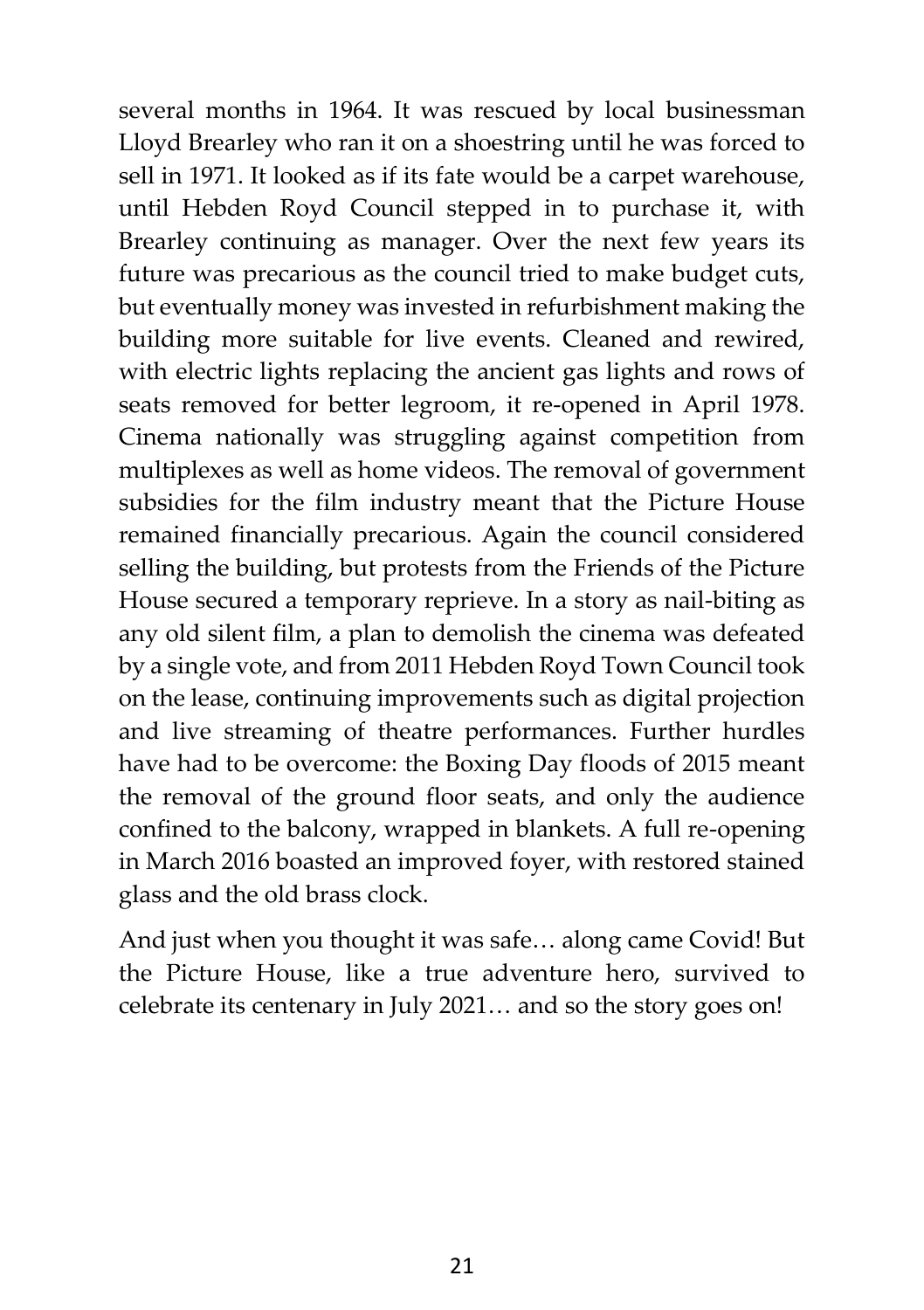#### **26 January 2022**

#### **A HISTORY OF THE HOUSE Ann Kilbey OF THORNBER**

Many in the audience recalled the little red vans belonging to Thornber Chicks which used to be seen around the valley. There was a real rags-to-riches story to be told about the family firm and Ann Kilbey, society member and local historian, who had worked for the company in the 1960s, was the person to tell it. What began as an enterprise with just a few broody hens in orange boxes became a company who were world leaders in the hybridisation of poultry.

Born in Mytholmroyd in 1888, the son of a fustian dyer, Edgar Thornber was by the age of 12 at work as a half-timer cotton twister and by 13 had left school to work full time in a local mill. For most boys of his class that would have been his life. However, the Thornber story is punctuated by national and world events which led to new opportunities, and the Thornber poultry business was incubated in the fustian weavers' strike which started in 1906. Poultry keeping and breeding for showing was a popular hobby and Edgar Thornber had the foresight to turn a hobby into a business. He purchased twelve broody hens and built a hatchery from orange boxes at the back of their rented cottage in Mayroyd. Soon, he and his brother had built up a business, with 300 broody hens, and were advertising and travelling the area to find more broody hens and to sell their chicks. He never returned to work in the textile industry.

The ambitions of the young man were constrained by the dependence on broody hens to incubate the chicks, which were the source of the profit, and Edgar Thornber was keen to try out new ideas which would enable his business to grow. The Gloucester Artificial Incubator relied on oil or gas to provide the right temperature for incubation, and could house 390 eggs.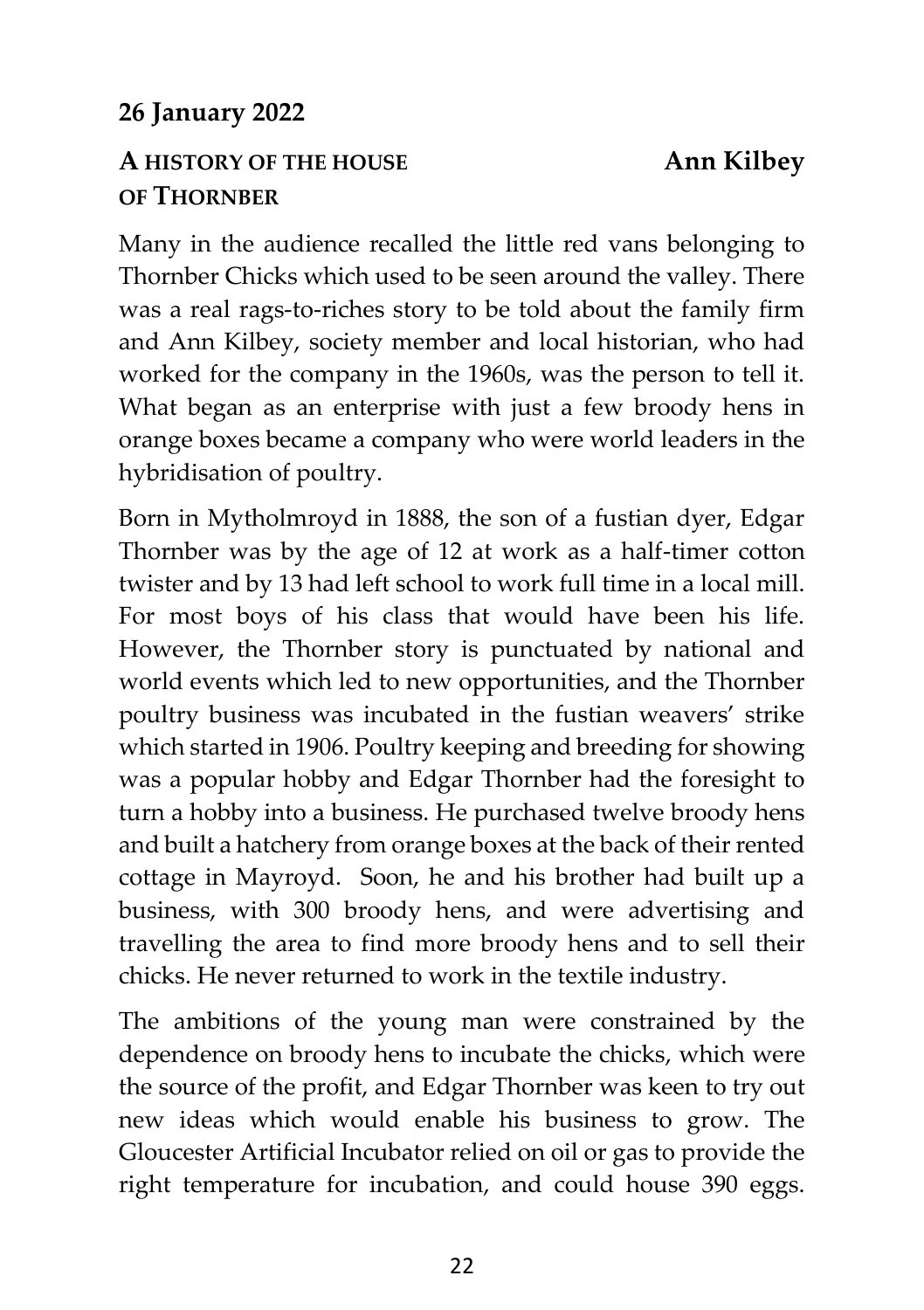Forced to move on from Mayroyd, the family rented Newhouse Farm, and the barn became the incubation room, where more incubators were installed. Some canny business sense (cash with order meant he had capital to play with) and the growth of the railway infrastructure (the Lancashire and Yorkshire Railway enabled fast delivery) contributed to the success of the enterprise and by 1913 Thornbers were able to purchase Newhouse Farm.

Also around this time the focus of interest for the business moved to producing appliances for egg production, with their own design of 'Silver Hen Brooder' and the association of sheetmetal worker Ben Stansfield. The war gave the firm other obstacles to overcome with severe grain shortages, as well as lack of raw materials needed to construct the brooders.

In the 1920s things took off again, and an increase in the number of poultry keepers was met by the clever marketing strategy of a Thornber Annual, full of advice and of course advertising. However the General Strike of 1926, which paralysed transport, presented an urgent problem of what to do with the chicks which couldn't be sold quickly. There was no facility for the rearing of chicks beyond one day, so most of them had to be sold through local auctions. Determined never to be caught out like this again, Thornbers moved to develop an innovative battery brooder in which stacks of trays held 400 chicks per unit.

The focus on hardware wasn't the only innovation at Thornbers. If you want to sell chicks for egg-laying, you have to be able to distinguish between male and female chicks, a notoriously difficult procedure. Japan had come late to egg production, but was at the forefront of researching this area, and in 1925 found a tiny difference that enabled day old chicks to be sexed. Edgar Thornber brought Japanese chicken-sexers to teach the method to his workforce. Skilled workers could sort over 800 chicks per hour and claimed 95% accuracy.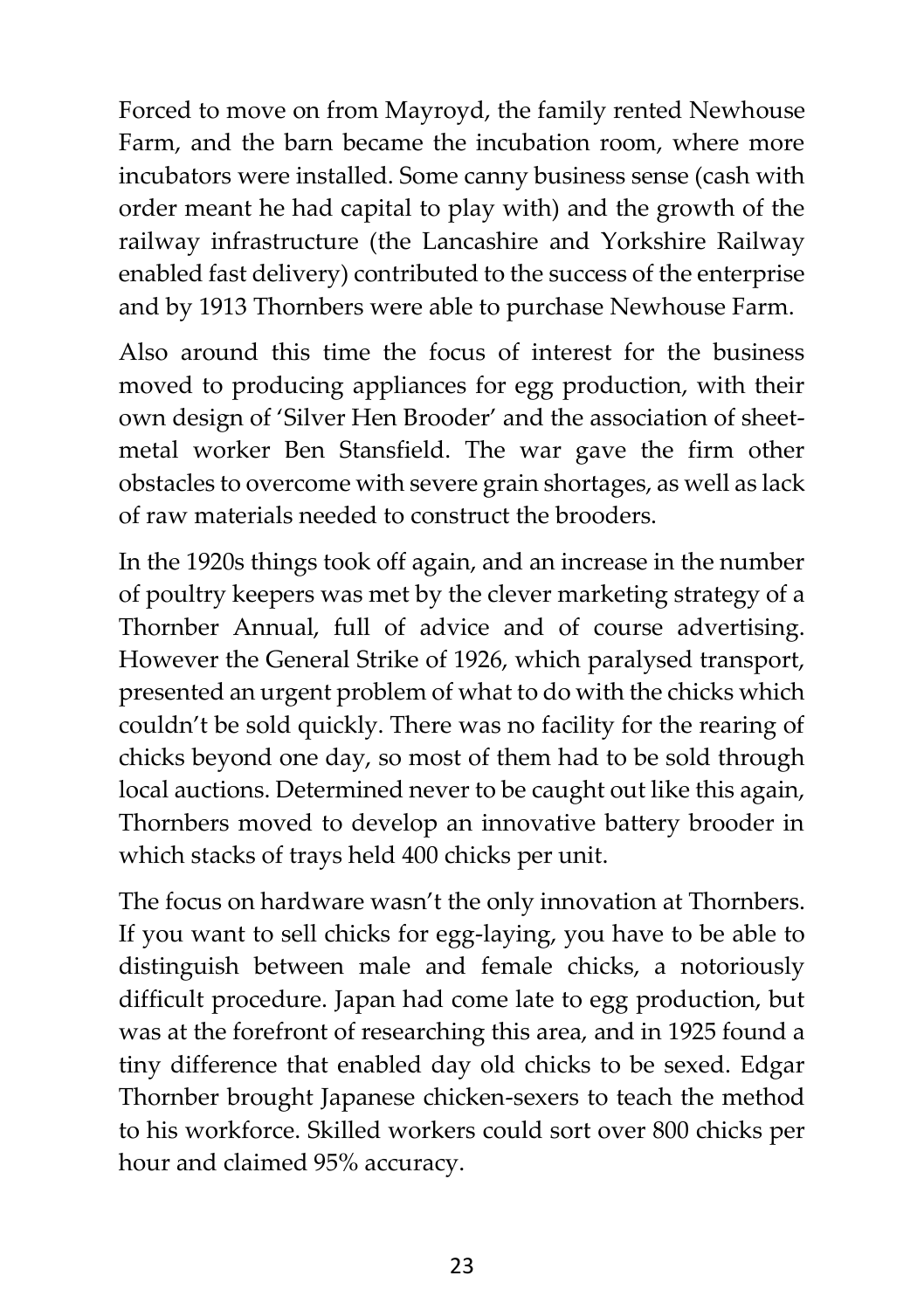The Second World War again caused problems of supply and delivery, and the appliance manufacturing was turned over to the war effort. In 1944 Edgar Thornber died, leaving his son Cyril to run the business. He soon turned his attention to finding the perfect egg-producing hen breed, using techniques developed in America. Hybridisation of different pedigree breeds was conducted in a meticulous scientific way, with thousands of records pointing to the most productive birds. This work was almost scuppered by a serious outbreak of fowl pest in England which required the slaughter of the entire flock. Cyril appealed directly to the ministry, and was able to negotiate a short reprieve to allow the birds to lay and their eggs to be gathered so that the hybridisation could continue. The most popular bird was number 404 of which 250,000,000 were sold.

A demand for cheap food after the war led to other innovations, such as battery cages, and special environmentally-controlled buildings for egg production. Eventually these were sold all over the world. In the United Kingdom, Thornbers seems to have been ubiquitous, with an army of sales reps, each issued with the red van bearing the Thornber name, to deal directly with poultry keepers. After hatching, the chicks were delivered all over the country within one day. Designs for hygienic new incubators were copied from innovations in America to be produced locally. The data generated from hybridisation and sales saw the introduction of computers fed by punched paper instructions.

The Thornber empire was derailed suddenly by the lifting of import restrictions which had protected the business from competition. New hybrid birds from abroad rapidly came to dominate the market, and in the late 1960s the Thornber poultry business was wound up. A third generation of Thornbers however have continued in a different sphere, being major providers of business premises in the Calder Valley through their business parks.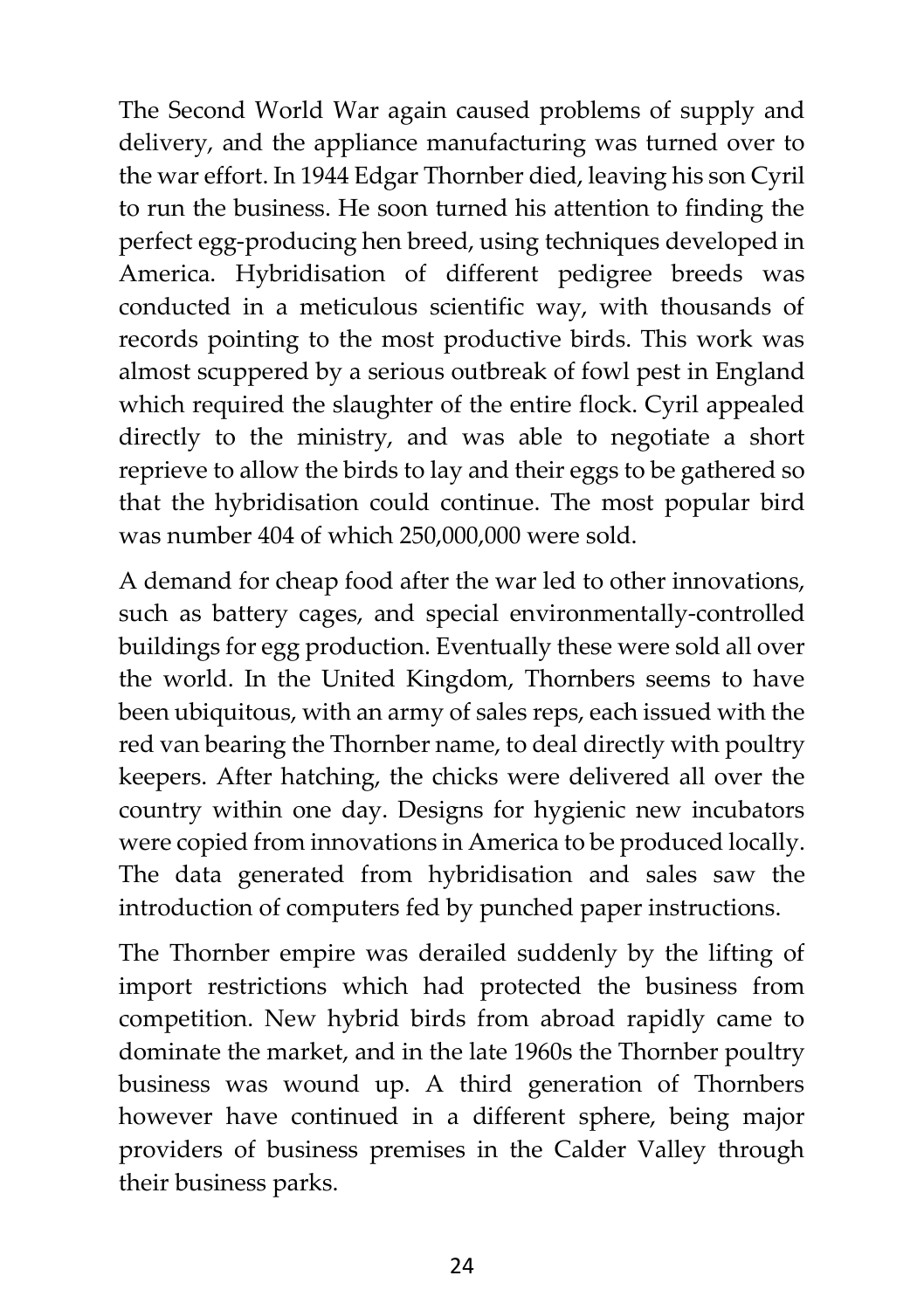### **9 February 2022**

## **MANAGING SPACE, MANAGING PEOPLE Murray Seccombe Constables and highways in seventeenth century Sowerby**

Our Hon Sec Murray Seccombe has been exploring seventeenthcentury records to discover more about the ways that townships and manors organised and administered the highway networks as part of his PhD studies. Updating members of the society, he described the chance survival of a very rare document – the notebook of the accounts of the Constables of Sowerby from 1628 to 1695.

The Constable was a township official whose duties included law and order, but also the upkeep of the highways. Areas like Halifax, with its thriving textile trade, depended on having good connections and safe roads for the transport of cloth to markets across the Pennines and beyond.

The upkeep of roads was in theory the responsibility of the citizens of good standing – a statute duty which required them to give six days unpaid labour to keep the roads in good order. In reality, the eminent landowners took on responsibility for the highways which bordered their land, providing the necessary carts, horses and men from their own workforce. In default of providing the means to do the work, they would be liable to pay a fine, which in time probably became a subscription or local rate.

Sowerby was a large township which in terms of administration included the township of Soyland, though the two areas looked in different directions at parish level; Sowerby towards Halifax and Soyland tied closely to Elland. It was bounded by eight other townships, including Todmorden-cum-Walsden, because part of its area, the 'Sowerby Ramble,' stretched around Erringden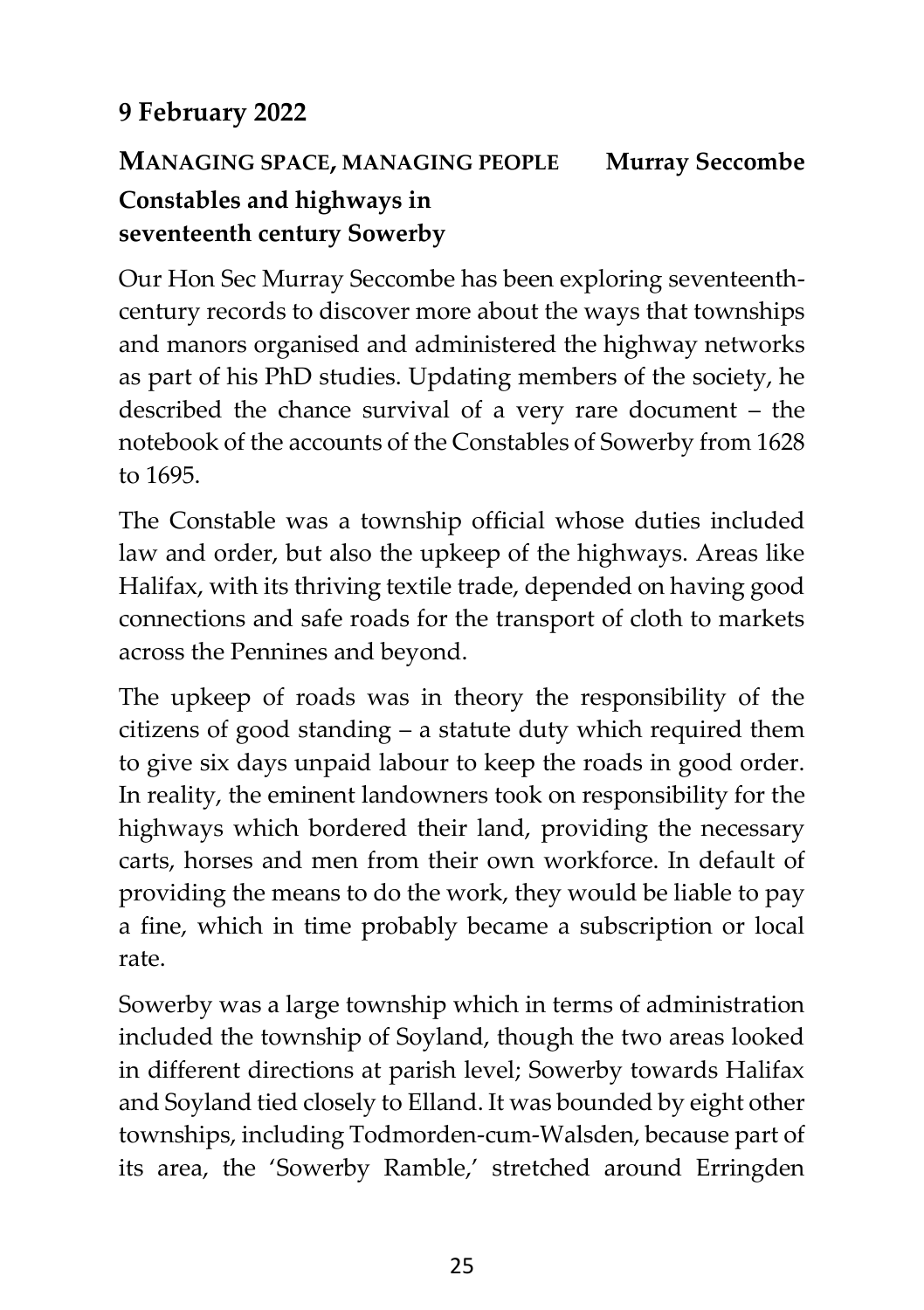towards modern Hebden Bridge. Court records show that Sowerby township had concern for roads outside its own boundaries, where failure to keep up the roads had a big impact on the ability to trade effectively. At this point the roads needed to be viable for pack horses rather than carts, and there is emphasis in the litigation on the failure to cut back hedges: sharp branches would have caused a threat to the precious cargo of cloth.

The constables' account books recorded the whole gamut of the official's duties, from controlling the movement of poor people such as vagrants, who needed to be ushered out of the township and towards their recognised place of settlement, so that they didn't become a financial burden on Sowerby ratepayers. Constables were also responsible for collecting national and local taxes, and for administering military duties of local citizens. The details of the record-keeping reveal the origins and destinations of travellers across the township, which included a number of far-flung places such as Germany, the Low Countries and even North America. But it was the maintenance of highways, keeping the infrastructure efficient, that was one of their chief duties.

One of the interesting things to see from these records is the development of a stronger civic society, with the vestry as its focus as a kind of proto-local council. There was nothing approaching popular democracy of course - the vestrymen were a small coterie of relatively wealthy and educated men who were pursuing their shared interests in enabling the growth of trade and an efficiently managed administration of the township. The accounts detail the amount spent on getting and carting stone, building new bridges and setting stones for new or improved highways. By the 1670s there was a move to making the roads more suitable for wheeled vehicles, even with some references to cartways. The beneficiaries of the economic recovery in the second half of the century were men of some wealth and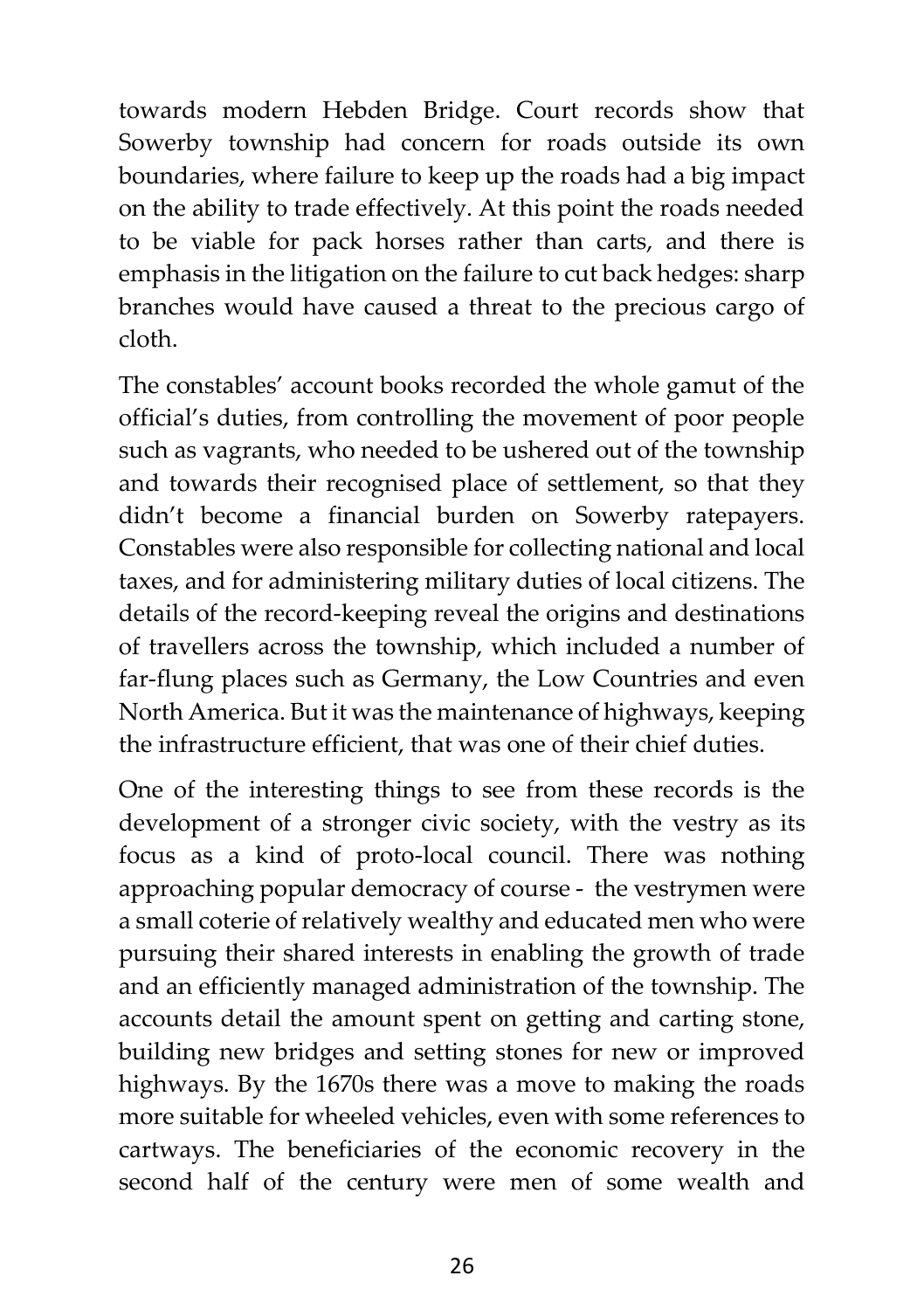education, and these were the ones who dominated the decision making and administration of the townships. Constables were held to account by Justices of the Peace, and had to answer for their performance in key duties, known as the Fourteen Articles. Some powerful characters emerge from the written records. John Dearden of Sowerby, for example, who lived at the magnificent Wood Lane Hall was a key mover in the vestry. Joshua Horton of Howroyd in Barkisland was a powerful JP who dominated the administration of Sowerby.

The big picture that emerges from this jigsaw of details is of a state entity being formed organically, rather than a top-down imposition of government. The constables' control of the space and the movement of people and goods was at the heart of this local governance. Key taxes were a response to local needs, and vestry government was a dynamic force driven by local elites and concerned primarily with local infrastructure. This bottomup approach to organising society was based on sharing jobs and responsibilities for the general good of all those with a financial stake, the first steps towards local government.

#### **23 February 2022**

### **WILLIAM MORRISON Janet Senior A Yorkshire success story**

Their shops may be a familiar part of our townscapes, with their logo carrying the family name in instantly recognisable colours, but finding documentary information on the story of the growth of Morrisons supermarket from a humble enterprise to a major player proved surprisingly difficult for Janet Senior, an experienced user of archives. There is almost nothing relevant in the archives, and the company itself seemed to have very little interest in preserving its history. It is known that the company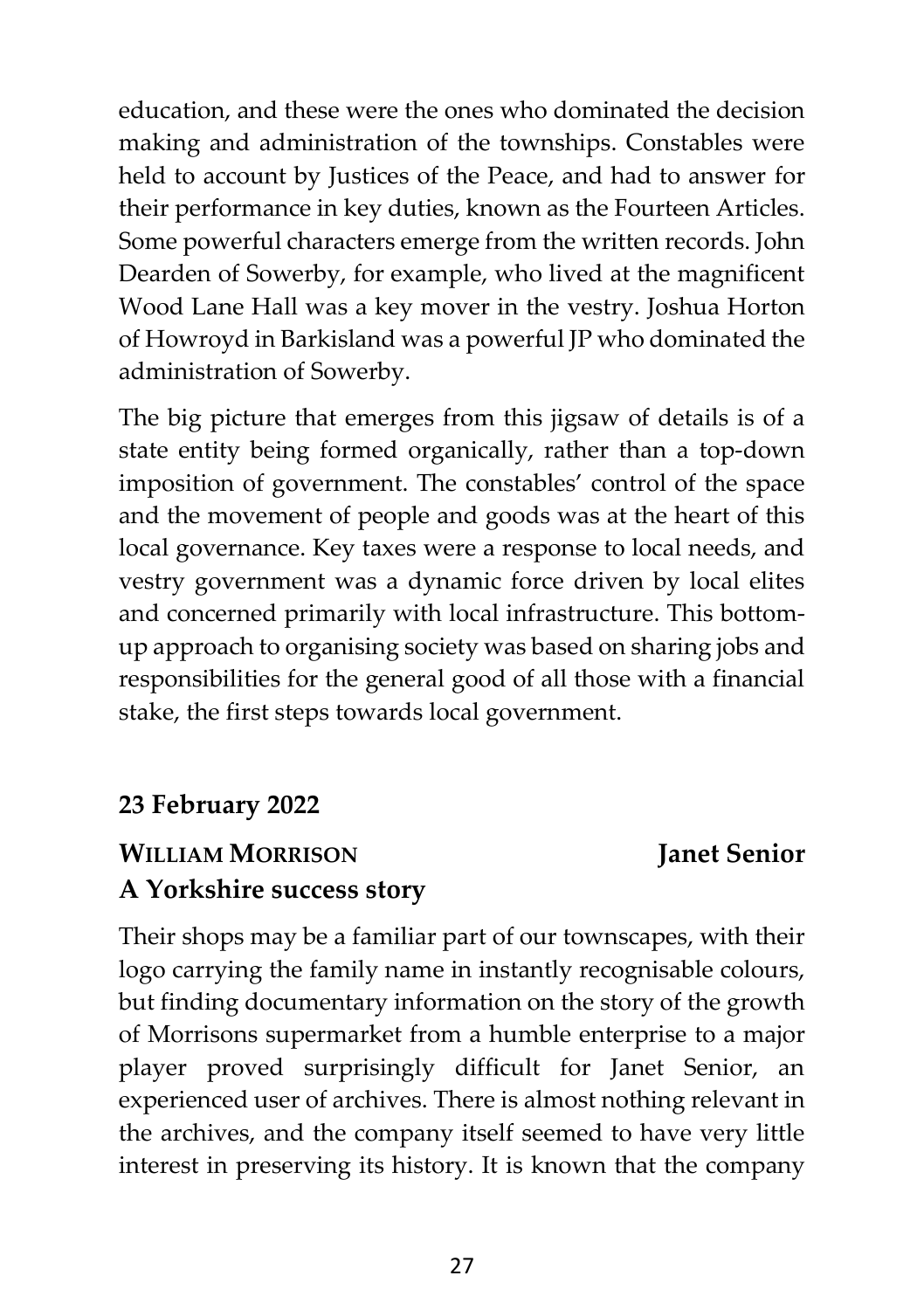name that is now associated with Yorkshire, and specifically with Bradford, originated in Scotland. William Morrison was left an orphan at the age of 9, and eventually moved to Bradford where he became an apprentice grocer. He married Amelia Schoon, a woman from a well-off family, and in 1899 opened the first Morrison's shop, being recorded in the 1901 census as a butter and egg merchant, and ten years later as a provisions merchant.

However it was his second wife, Hilda Ryder, who became the driving force of the business. They expanded the number of shops and the range of produce they sold, though maintaining their market stalls. Their son, Kenneth Duncan Morrison, born in 1931, was a student at Bradford Grammar School, and seemed destined for a career as an accountant, though working for the family firm in his holidays. However as his father's health declined, his mother asked him to take over the firm. It was Ken Morrison, with the dynamic support of his mother, who took the shop to new heights.

One of his early innovations was to adapt his shop into a prototype supermarket of the kind seen in America. Adding an extra door, so that there was a clear route through; providing baskets so that customers could make choices; and positioning three tills at the exit point were improvements that proved very popular. When an old cinema was re-purposed and opened in grand style as a Morrisons Supermarket by the Coronation Street star Pat Phoenix, there was real excitement about these new ways of shopping. Throughout the sixties Morrisons continued to expand and build, maintaining a business model that the firm claims makes it special. It continues to own most of its food producers, and the packaging and transportation businesses on which it relies.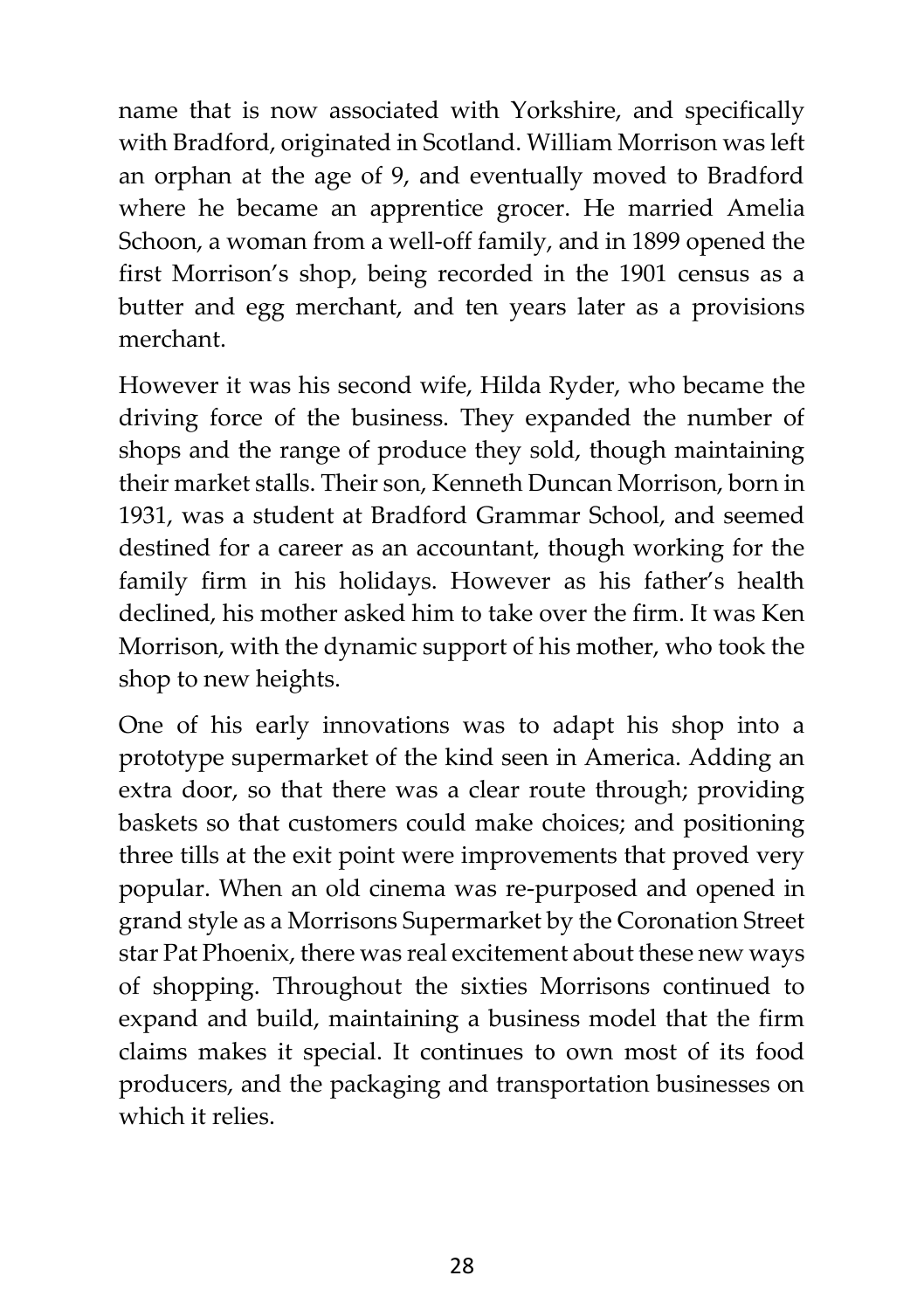Janet's own memories of the company betray a real fondness for Ken Morrison, who nurtured a strong personal relationship with his staff. The relentless expansion brought trouble with the takeover of supermarket Safeways, a step too far which threatened the survival of the company. However Sir Ken Morrison's human touch and retail instincts led him to the innovative idea of mimicking a market street in his stores, with food prepared and sold by fishmongers, butchers and bakers, which proved very successful. His success was celebrated in his life: he was appointed a CBE in 1990 and knighted in 2000, awarded honorary degrees, business awards and the freedom of the City of Bradford. The supermarket continues to thrive, though Janet felt it no longer had that personal touch, and certainly isn't going to provide those childhood memories of market stalls and the old Co-op divi number that some of the audience cherished.

#### **9 March 2022**

## **A NOTABLE EPIDEMIC: THE 1880-81 John Brooke SCARLET FEVER OUTBREAK IN HALIFAX**

After two years of constant discussion about the progress of the Covid pandemic, we have become all too aware of epidemiology, and the ways in which disease can spread. John Brooke, local historian and author of *Cruel Lives: a history of some West Yorkshire epidemics,* related the story of an epidemic a hundred and forty years ago, which killed more than a hundred people in Halifax.

He began by describing life in Victorian Britain which for many people was fraught with the danger of contracting and dying of one of the many diseases which were endemic and only barely understood. He reminded the audience of the massive increase in population in the first half of the nineteenth century especially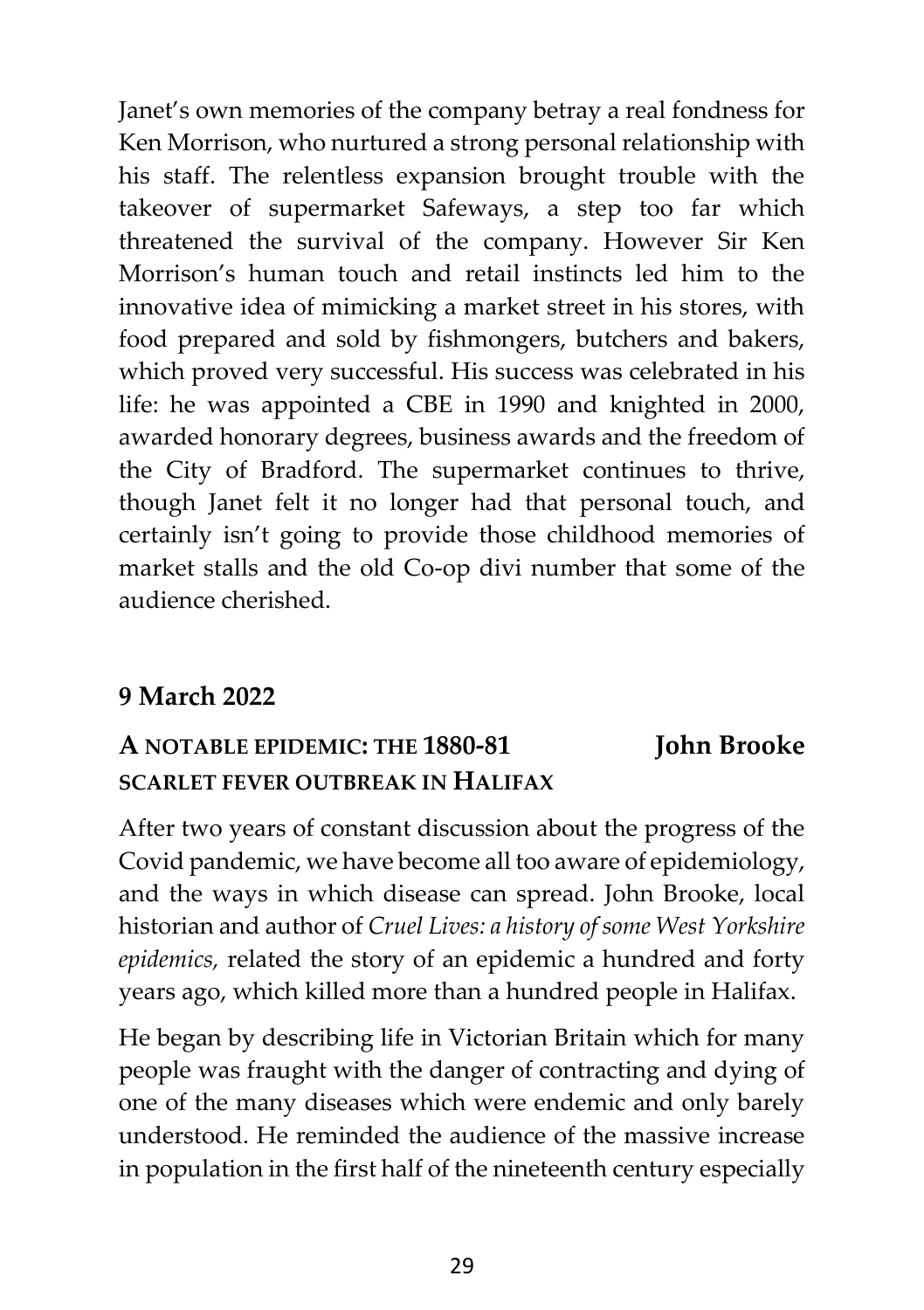in industrial towns like Halifax and Bradford. Over-crowded conditions in slum dwellings, poor sanitation, pollution and poverty all played a role in allowing measles, smallpox, typhus, typhoid, whooping cough, TB and scarlet fever to sweep through the population. Life expectancy of a child born to a poor family in a northern industrial town was about half that of a child born to a better off family in the south of England. Most of these deaths were young children; in some of these areas two fifths of children died before the age of five.

The 1851 Ranger Report in Halifax had made a clear link between poverty, poor housing and death from infectious disease, and records of cases of disease and subsequent deaths had started to be kept by public health officials. Scarlet fever was one of the endemic diseases that every now and then showed a sudden growth and became an epidemic. In 1880 local records showed a cluster of cases, not in the poorest areas of the town but in the well-to-do west Halifax and West Park areas. This news generated publicity and alarm. The spread was rapid with 102 children dying in just a few weeks. These were early days of epidemiology, reliant on medical officers and local GPs going house to house to find cases and then to record the results. Action was taken, with school closures, and parents advised to keep their children in the house, but it was realised that there also needed to be an investigation into the causes of the outbreak. Why had scarlet fever struck this particular part of town?

John explained that everything centred on a farm at Royles Head in Warley. Robert Bell, the farmer, provided milk to the residents of the Hopwood Lane area of west Halifax, and this turned out to be the link between the cases. In November 1880 there had been one scarlet fever death. When Thomas Bell contracted the disease, he stopped delivering milk, and asked a farm worker called William Horsfield to take over the milking and delivery. He lived in poor, filthy conditions, and although all of his family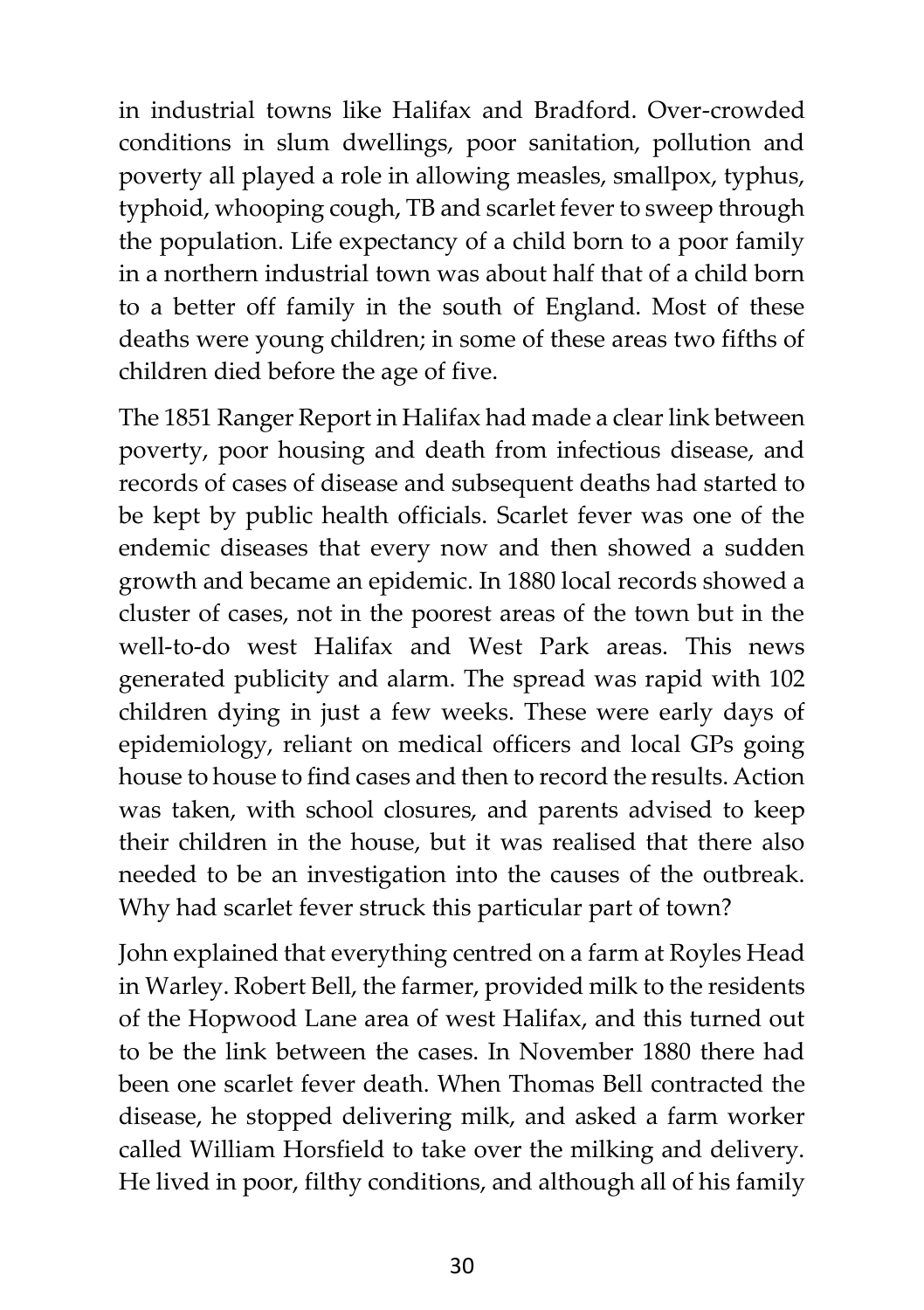contracted scarlet fever, he continued to go to work for Bell until early January. He was made something of a scapegoat and condemned in the Halifax Guardian. But the epidemic was now established, and between January and February there were 80 deaths from the fever.

For the Medical Officer, Mr Ainley, unpicking the causes of the epidemic was crucial. Again this involved painstaking door knocking and collecting of data, which made the link directly with the milk deliveries – of 125 households traced which received milk from Bell's farm, 53 had scarlet fever cases. Of the 72 left uninfected, most had no children or had previously recovered from the disease, which gave them some immunity.

The conclusion was that it was the combination of Horsfield's lack of basic hygiene and the lack of understanding of the importance of isolation which caused the fatal epidemic. But it wasn't just that scarlet fever was carried by Horsfield to infect the households; a key feature of the spreading of the disease was the milk itself. A more up to date understanding of the nature of the bacterial disease concludes that the milk became infected when the cows had mastitis, opening them to the infection carried by the milkman.

What the case demonstrates most clearly though is that a systematic collection and analysis of data about disease and urgent action to isolate and change behaviour, can contribute to the saving of life.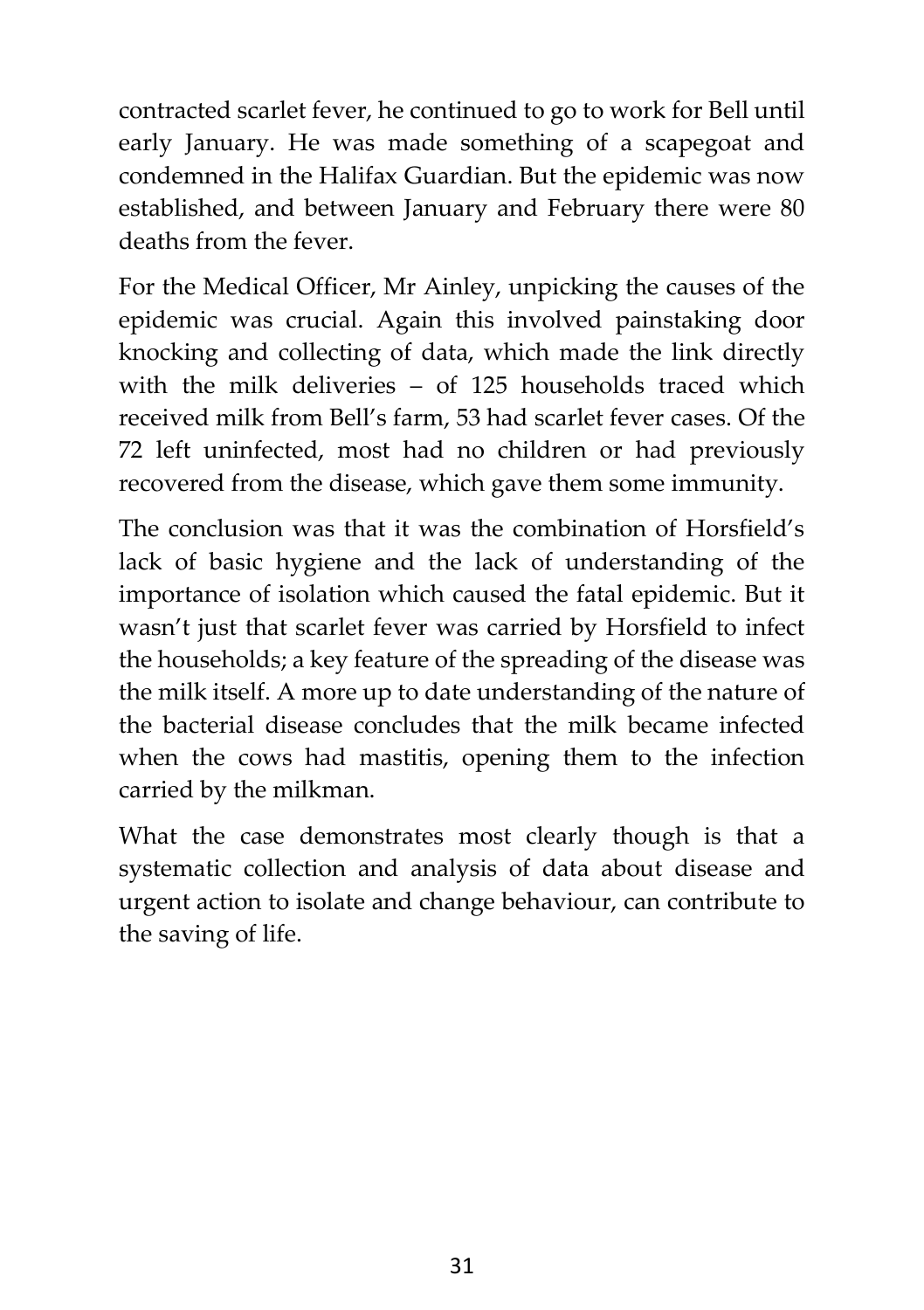### **23 March 2022 Shirley Daniel REMEMBERING CRAGG HALL Roy Collinge 1820 - 1921**

On the morning of the twelfth of August 1921, the residents of Cragg Vale woke to find their landscape changed: the magnificent Cragg Hall, part of the fabric of the community, was a smouldering ruin. After a hundred years there is no-one left with memories of the Hall, so Shirley Daniel and Roy Collinge of the Cragg Vale Local History Group decided that they would delve into its history and tell the tale of what was acclaimed as one of the finest buildings in Yorkshire.

We were introduced to the enterprising Hinchliffe family who made such a mark on the community during the changing times of the 18th century. Samuel Hinchliffe and his descendants were clothiers who were keen to innovate and exploit the water power of the area. His son Richard Hinchliffe built the first mill in the valley, and soon had an empire of properties, with more mills and cottages built for the workers. The dynastic ambitions came to a peak in the nineteenth century with Hinchliffe, who with the help of some inherited money, purchased the Cragg Hall estate, and started building a new house to replace the rather modest original which then became known as Old Cragg Hall.

Hinchliffe Hinchliffe was apparently not a man to splash out his money, and was known to be strict with his children, making sure that they worked at least as hard and long as his workers. He helped local charities, but he also continued to enhance the wealth of the family by investing in land for building. He did not have luck with his family however – his sons and a nephew who were set to inherit all died young. His surviving child, Helen, was seen as a headstrong young woman, and after she eloped there was not much hope that she could safeguard the Hinchliffe legacy. After being widowed twice, and left with a fortune by her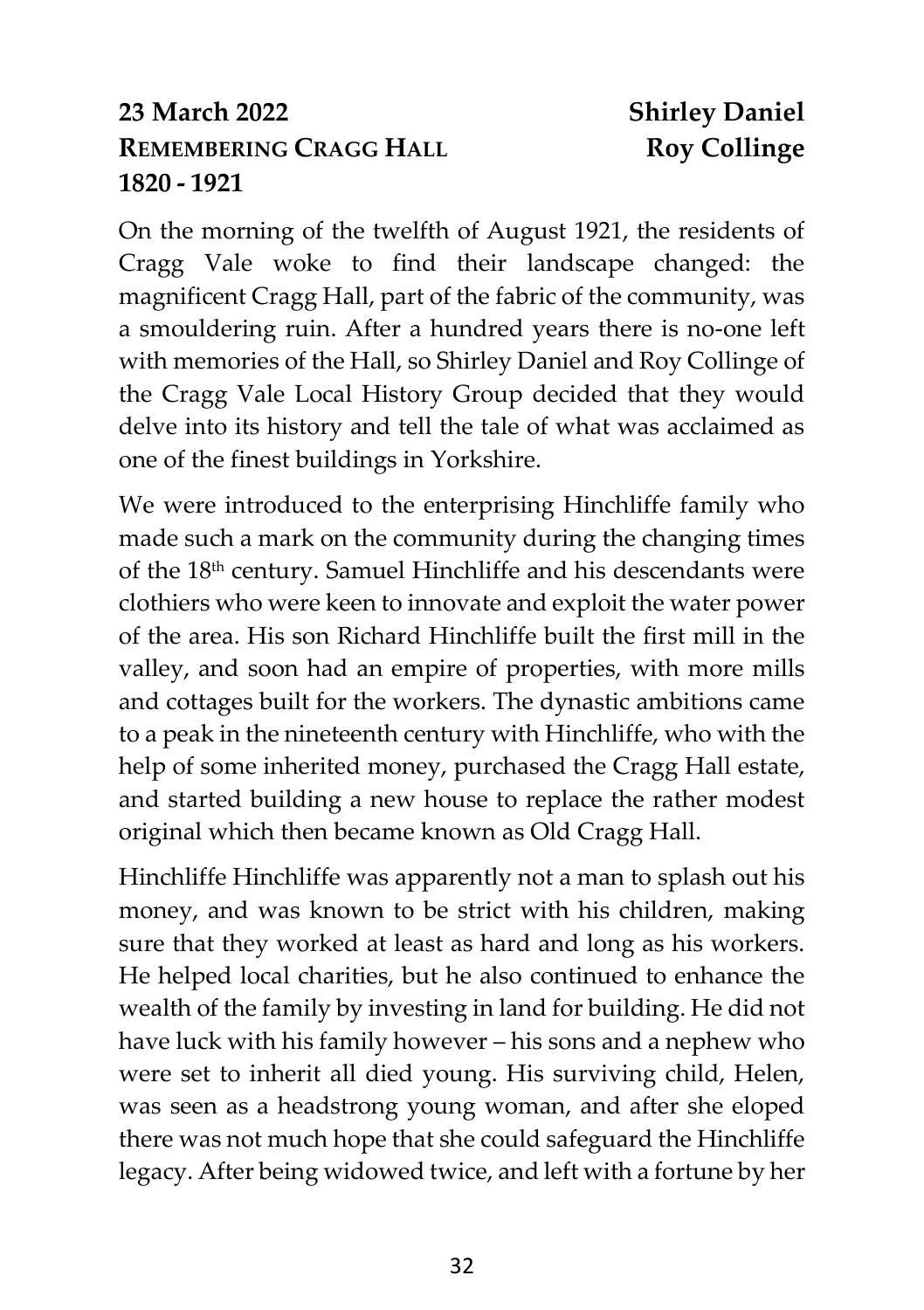second husband, she met and married 21-year-old William Algernon Simpson, a bank clerk who was thirty years younger. Mr and Mrs William Algernon Simpson-Hinchliffe formed the partnership which created the magnificence of Cragg Hall.

Unlike her father Helen was keen to spend her money and immediately after the marriage in 1902 brought in architect Edgar Wood, prominent in the Arts and Crafts style, to begin the transformation of the hall, with a gothic archway to the grounds. At Christmas the house was thrown open to workers and neighbours, with a generous Santa and a sumptuous meal at the Sportsman's Inn. Over the next few years the couple continued to extend the Hall, which doubled in size and was transformed and modernised following the fashions of the time. There were fanciful towers and turrets, an elaborate covered porchway where carriages could be received, a hall with a magnificent staircase, a drawing room and a billiard room. Like all the best mansions of the time they innovated with electric lighting and had an icehouse, a cold store and hot house to supplement their entertainment.

Over a few years, the grounds were landscaped to give a terraced garden designed for pleasure, with tennis courts, croquet lawn, a gazebo and fountain and a revolving summer house. With the completion of the bathing pool and boating lake, in 1907 Cragg Hall was ready to celebrate and staff were invited to a fabulous garden party, which was captured on photograph. The list of guests who were entertained at Cragg Hall includes the celebrities of the day such as Dame Clara Butt. Sadly, there are no surviving photos of the internal decoration of the Hall.

The Simpson-Hinchliffes were civic-minded people, generous and involved in the social life of the valley. Algie was keen on sports and fancy cars, once transporting his racing pigeons in his Rolls Royce. He bred racehorses, including a champion hunter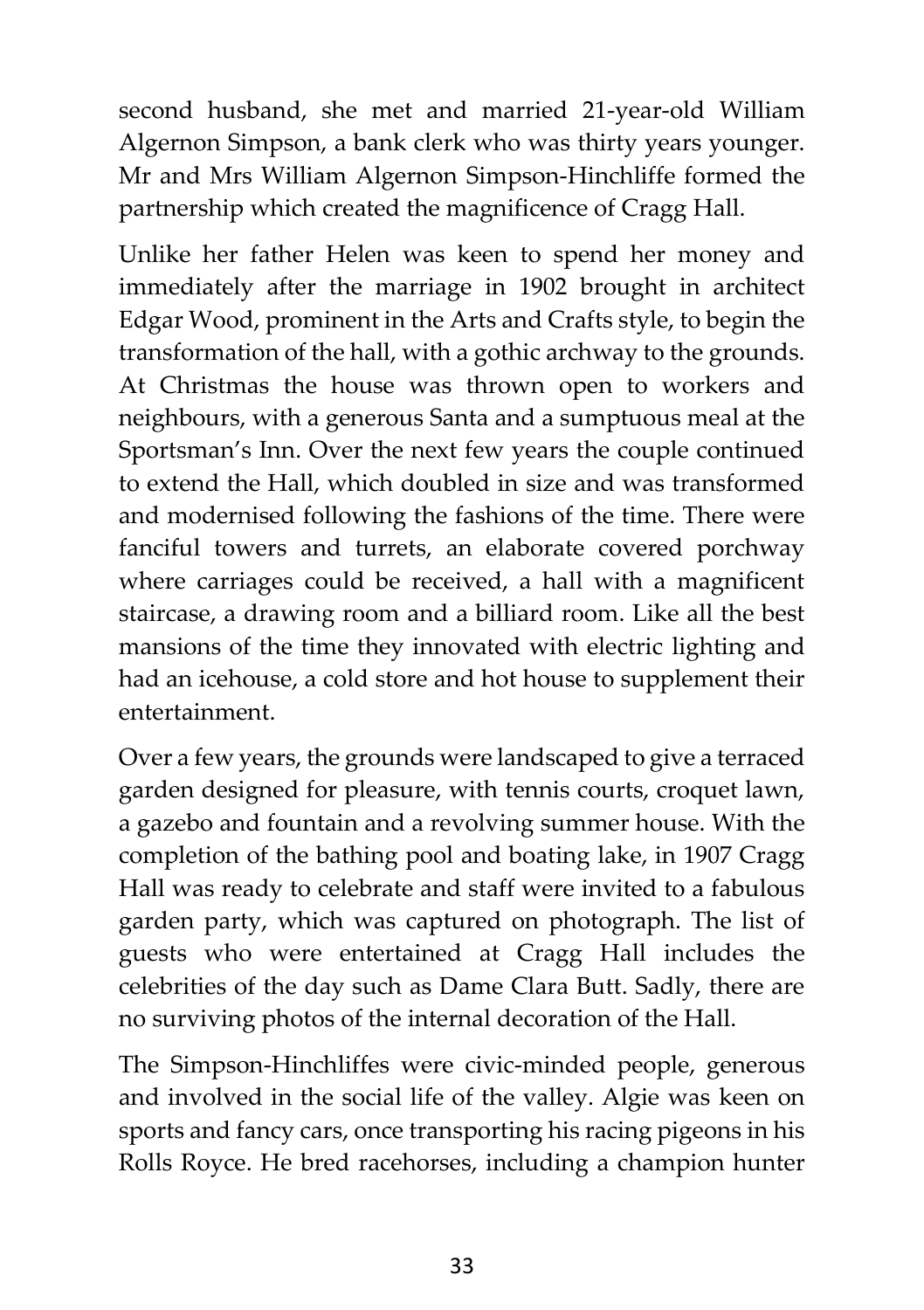called Broadwood. He also had political ambitions, standing as Conservative candidate for parliament. After the outbreak of war, Algie bought his own ambulance and drove out to the front, while Helen worked as a nurse. However, she became seriously ill and died in London in 1917.

Algie then lived alone at Cragg Hall and in 1921 was preparing for the sporting festivities of the 'Glorious Twelfth'. It was he who first noticed the burning smell and rescued the maids. There was an attempt to call the fire-brigade while the house staff and neighbours tried to fight the fire. Eventually the horse tender from Hebden Bridge arrived and the more modern motor machine from Halifax. It seems that there was a frantic effort to pump water from the river, but falling masonry destroyed the hose, and the rain that arrived at dawn fell on a ruined house. Soon after this Algie sold the mills, and moved to Wetherby where he lived until his death in 1963.

The life of the Cragg Hall estate continued under the direction of another local character: Tar Billy (as William Sutcliffe, a road constructor, was known) continued to open the grounds for local events and built New Cragg Hall on the footprint of the old mansion. Some of the garden survives, reached through the original gate-house, with hints of a century's old magnificence.

# **1921 Census Released**

*Anne Melia*

Well it's finally arrived: the 1921 Census was released at the beginning of the year and we are able to find out about our ancestors' lives just after the First World War and the impact the war had on our families. This article looks at what we can find out from the census, how to access and search it and some tips for getting the most from it.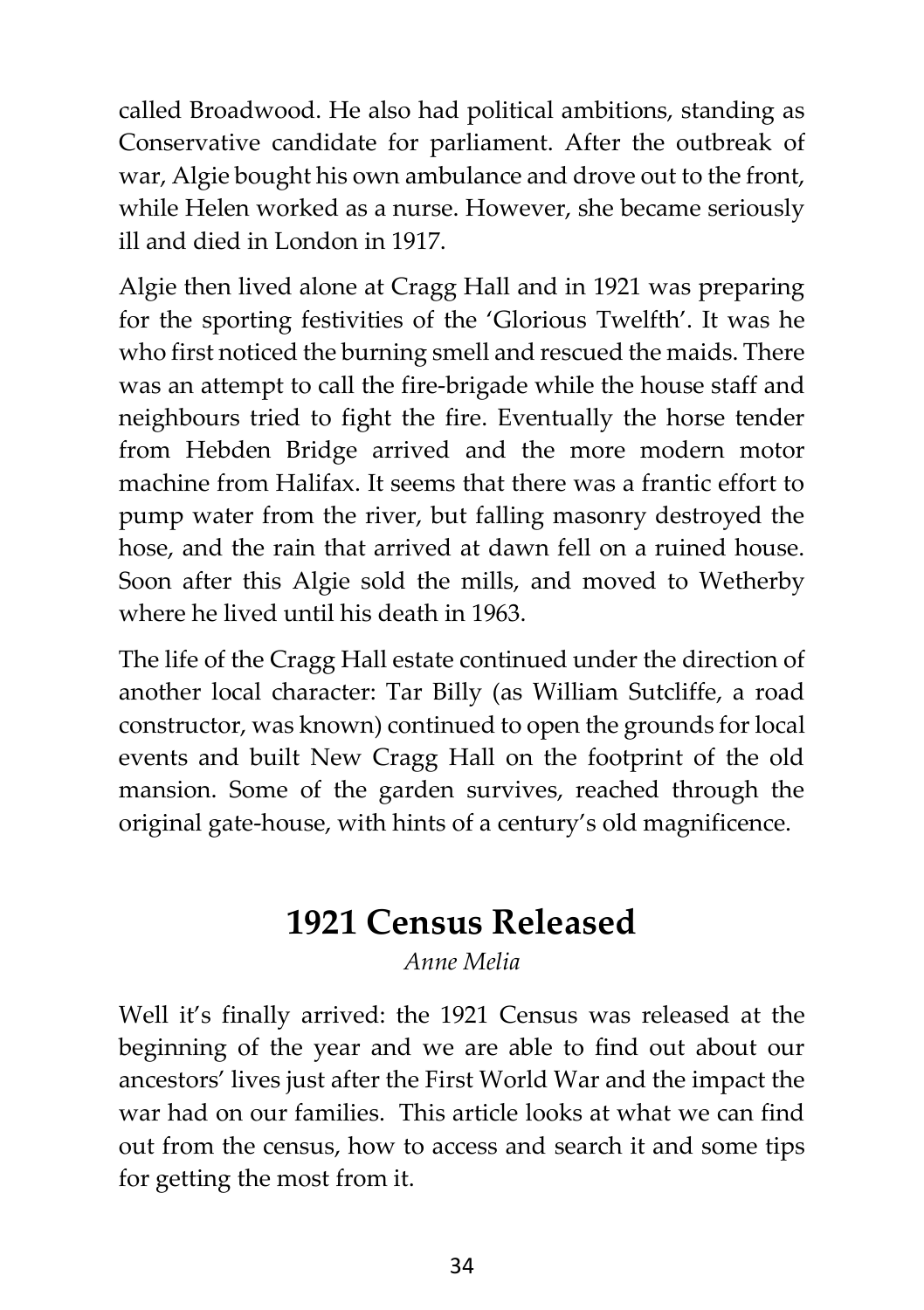The information provided by this census is very familiar to anyone who has used previous censuses but the 1921 Census has some new details such as place of work and employer's name and whether the parents of children under 15 were still alive.

The information given on the 1921 Census is:

- name
- relationship to head of household
- age in years and months, which gives a much more accurate idea of when someone was born than just age in years as in previous censuses (though it still doesn't stop people from subtracting a few years from their age!)
- male or female
- marital status or for children under 15 whether their parents are both alive, father dead, mother dead or both dead. This question reflects the impact of the war on the children of this generation. For marital status people were asked for the first time to say whether they were divorced as well as single, married or widowed. However, statistics show that the number of divorcees was greatly under-reported so many of them were recording themselves as widowed or single or in some cases still married. This reflects the perceived stigma of divorce at this period when it was still relatively uncommon for ordinary people to be granted a divorce.
- where born (county and town or parish or whether born outside of the United Kingdom)
- if attending school and whether whole time or part time
- personal occupation, whether an employee, employer or working on own account, and if working for an employer their name and address
- place of work. This can give a much better picture of someone's working life. It will also be very useful for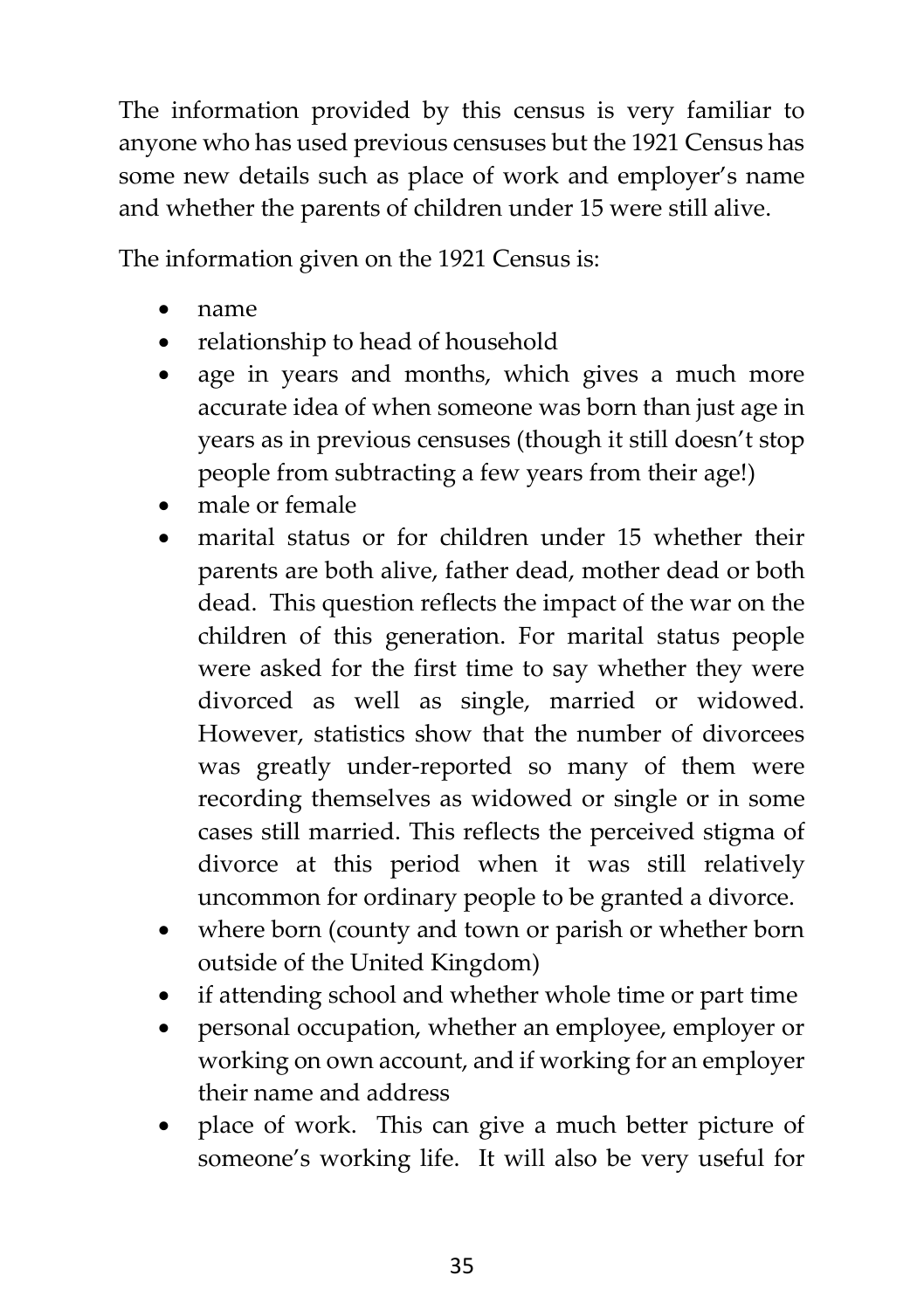local historians once the census is more widely (cheaply!) available.

The final column asks the number of children under 16 and their ages. This appears to have caused as much, if not more, confusion than the question on the previous census about number of children born to a couple and how many were still alive.

The census date given on the form is 24 April 1921 but in fact it took place on 19 June due to a general strike planned for April. This is useful to know when working out approximate dates of birth from ages!

The census is only available on FindMyPast at the moment and it's pay per view though subscription members receive a 10% discount. The costs are £3.50 for a copy of the original census entry and £2.50 for the transcript. It is expensive to get both and I would recommend just getting the original entry so that you can read the information yourself as the transcriptions do contain errors. It is available free of charge at Manchester Central Library, The National Archives and the National Library of Wales.

There are a number of ways to search the 1921 Census. When you first go in, you are presented with a simple search for a person but can opt instead for an address or an advanced search.

When you find a match that looks promising, if you hover over the transcript button on the right-hand side it gives the names of some of the other people in the household which can help determine whether it's the right entry before purchasing it. When you purchase the record you are presented with the household schedule but by selecting 'Extra' you can find other supporting information such as the address which is on a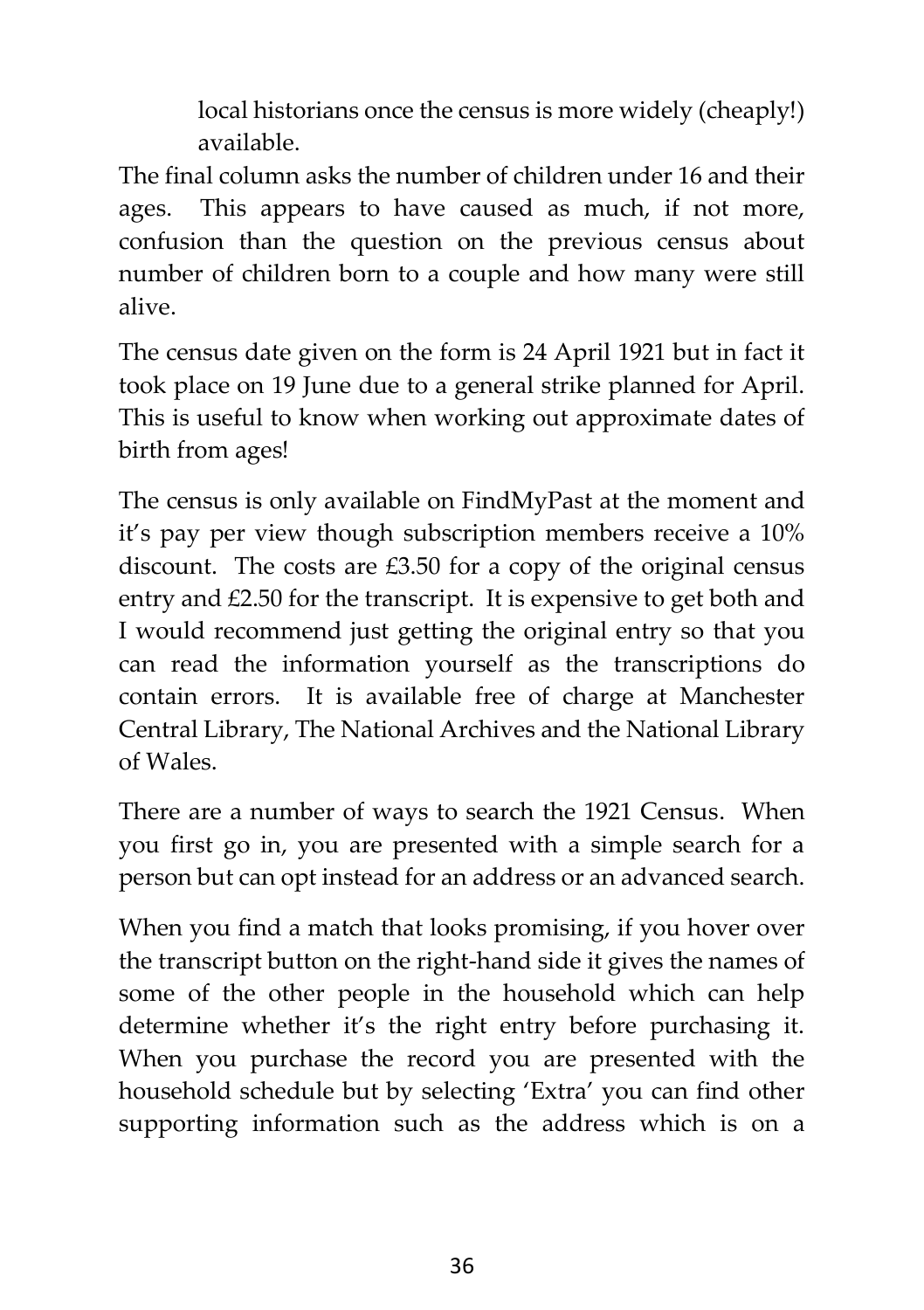separate page in this census, a map and a description of the enumeration area.

I mentioned errors and to give one example: my greatgrandfather was born in Dublin, Ireland but when I found him on the 1921 Census index he was recorded as being born in Dublin, Suffolk, England though the original entry is correct! FindMyPast are working hard to correct errors and users are encouraged to report any issues to them. They have now corrected the entry for my great-grandfather.

There is some very useful information missing from this census which was provided on the previous one in 1911: the number of years a couple had been married, how many children they had and how many were still alive. It was considered that this question was difficult to understand so in some cases wasn't completed accurately and there are many examples of couples including the names of children who had died. It also presented difficulties for couples who had both been widowed and had children from a previous marriage as well as children from the current marriage.

What's next? At some point, when FindMyPast have recouped the costs of digitising and indexing the census, it will become part of the normal subscription and will hopefully be available via the library's subscription. They haven't given a timeframe for this yet. Sometime after this, once the period of exclusivity has run out, it will become available on other services such as Ancestry who will do their own indexing. This is the last census for a while as the 1931 Census was destroyed during the Second World War and no Census was taken in 1941 due to the war.

The 1921 Census can be found at:

<https://www.findmypast.co.uk/1921-census> and there's more information about it here:

<https://www.findmypast.co.uk/blog/family-records/1921-census>